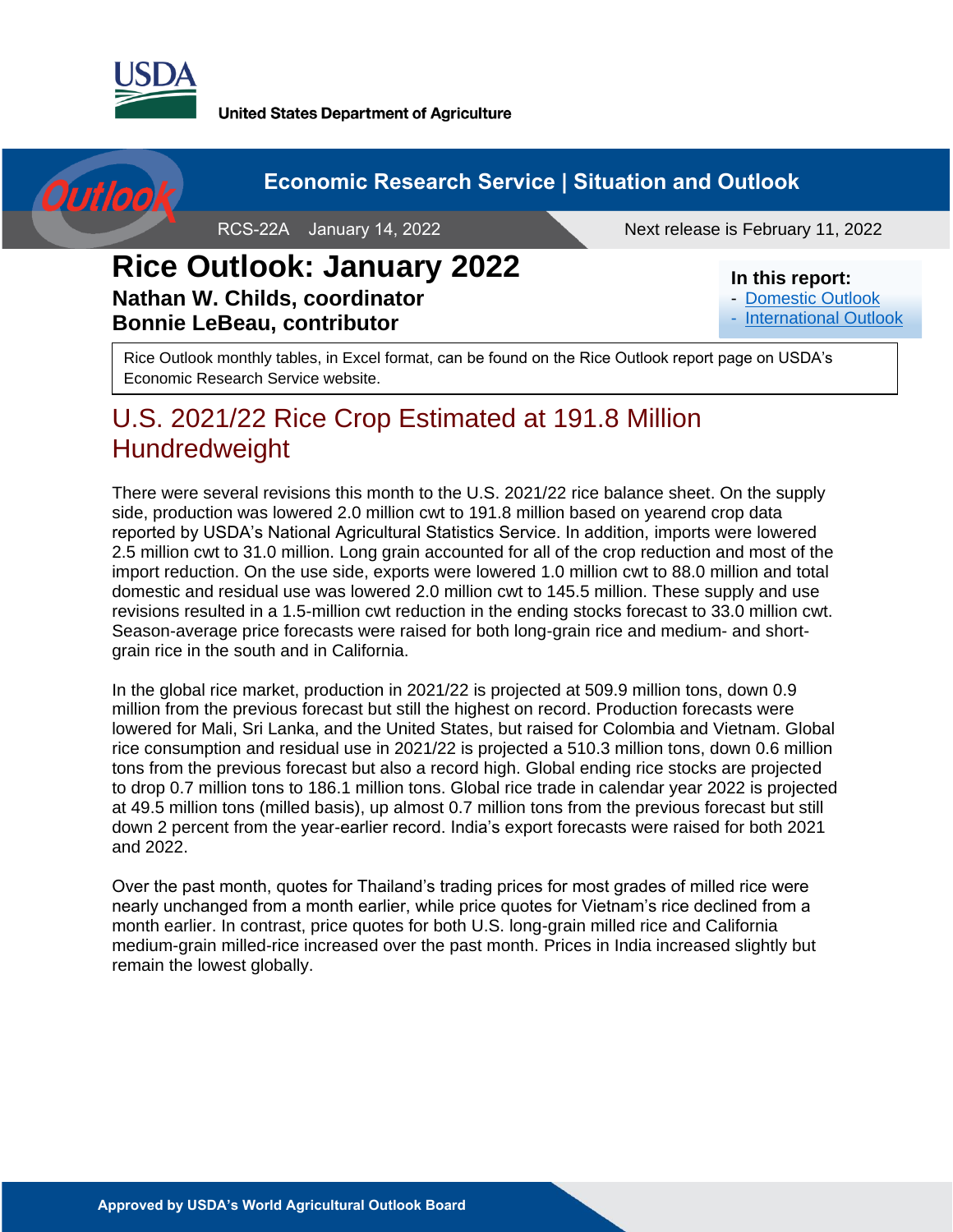#### Figure 1 **Despite a record yield, U.S. rice production in 2021 declined almost 16 percent**



Cwt = Hundredweight.

Sources: USDA, Economic Research Service, *Rice Yearbook* dataset; 1985/86-2018/19; USDA, World Agricultural Outlook Board, *World Agricultural Supply and Demand Estimates,* 2019/20-2021/22.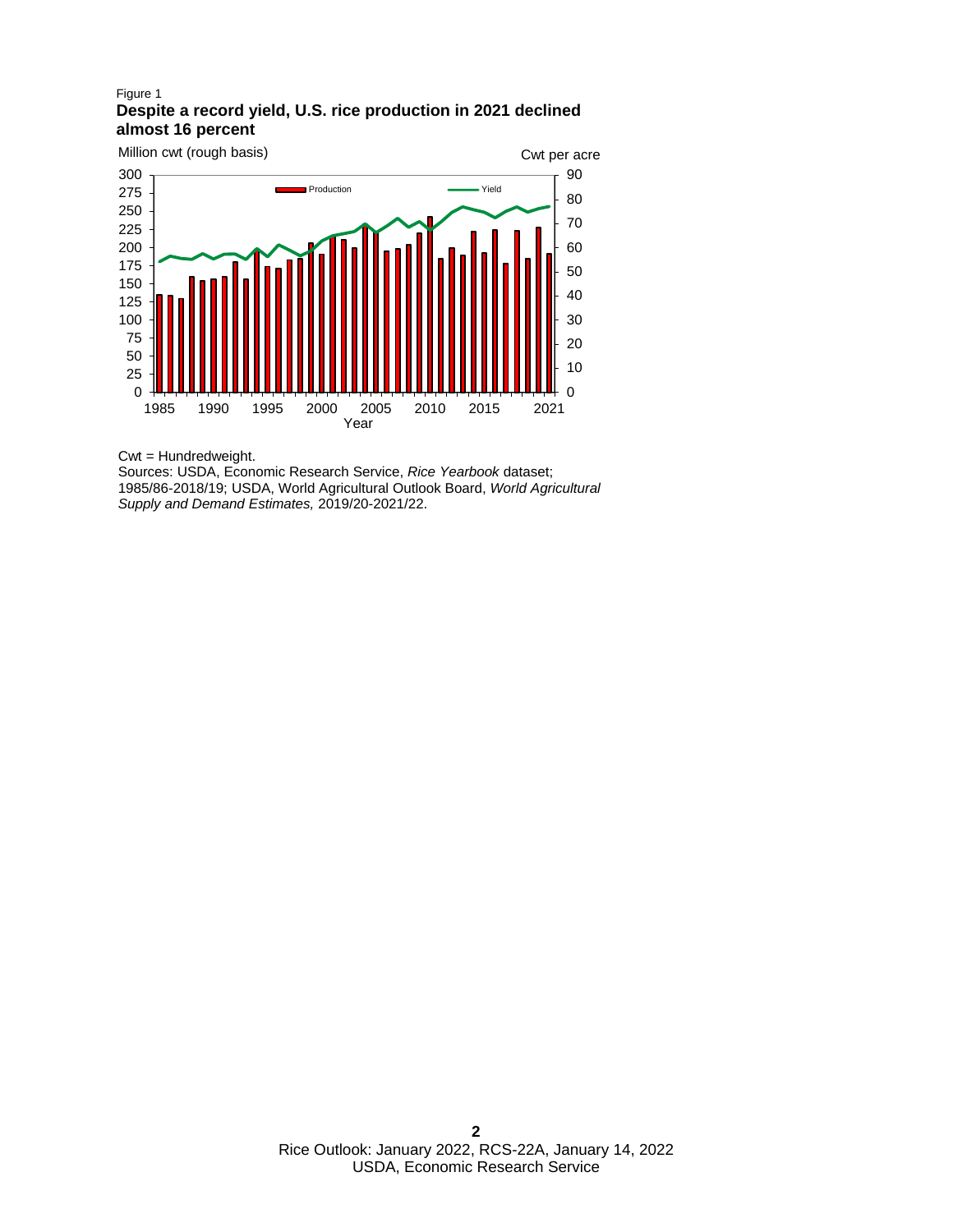# <span id="page-2-0"></span>**Domestic Outlook**

### U.S. 2021/22 Rice Production Estimate Lowered 2.0 Million Cwt to 191.8 Million Cwt

This month, the U.S. Department of Agriculture's National Agricultural Statistics Service (NASS) reported its yearend estimate of the U.S. 2021/22 rice crop at 191.8 million hundredweight (cwt), 2.0 million cwt below the previous forecast and 16 percent below a year earlier. This month's downward revision was based on slightly lower estimates for both harvested area and average yield reported in the NASS *Crop Production 2021 Summary* that was released on January 12.

Harvested area was lowered 11,000 acres to 2.49 million, almost 17 percent below a year earlier. Texas harvested area was lowered 7,000 acres, Arkansas harvested area was reduced 4,000 acres, and Mississippi harvested area was decreased 1,000 acres. These reductions more than offset a 1,000-acre increase in Louisiana harvested area. The U.S. average yield was reduced 47 pounds per acre to 7,709 pounds, 90 pounds above a year earlier and the highest on record. This month, USDA lowered its yield estimates for Texas, California, Louisiana, and Missouri, but raised its yield estimates for Arkansas and Mississippi.

These harvested area and yield revisions resulted in lower 2021/22 production estimates for all six reported rice-producing States except for Arkansas, which was raised fractionally. The Texas 2021/22 production estimate was lowered 1.3 million cwt and the California estimate was reduced 0.6 million cwt. Crop reductions for Louisiana, Mississippi, and Missouri were much smaller.

By class, the U.S. long-grain production estimate was lowered 2.1 million cwt to 144.6 million, 15 percent below a year earlier. Long-grain harvested area is estimated at 1.936 million acres, 16 percent below a year earlier. The long-grain average yield of 7,471 pounds per acre is 49 pounds above a year earlier and the second-highest on record. Combined medium- and shortgrain harvested area is estimated at 552,000 acres, more than 19 percent below a year earlier and the lowest since 1985/86. The medium- and short-grain average yield is estimated at 8,543 pounds per acre, 3 percent above a year earlier and the highest on record.

Harvested area is estimated below a year earlier in all reported States except Texas. In the Delta, harvested area in Arkansas is reported at 1.19 million acres, 17 percent below a year earlier. Long-grain, the dominant class of rice grown in Arkansas, accounts for the bulk of the harvested area decline. Mississippi's 2021/22 rice harvested area is reported at 100,000 acres—all long-grain—more than 39 percent below a year earlier and the smallest since 1973/74. In Missouri, 2021/22 harvested area is reported at 194,000 acres, down more than 9 percent from a year earlier. Long-grain accounts for most of Missouri's rice area and all of this year's decline.

On the Gulf Coast, Louisiana's harvested area is reported at 414,000 acres, almost 13 percent below a year earlier. Long-grain, the dominant class of rice grown in Louisiana, accounts for the bulk of the decline in harvested area. In Texas, 2021/22 harvested area is reported at 181,000 acres, up 1 percent from a year earlier. Long-grain accounts for all of the Texas expansion in harvested area in 2021/22 and almost all of the State's rice acreage. In much of the South, persistent rainfall nearly all spring prevented and delayed plantings. In March, growers in the South had already indicated they intended to plant less rice in 2021/22 than a year earlier due to higher expected returns for corn and soybeans. Finally, in California, 2021/22 rice harvested

> Rice Outlook: January 2022, RCS-22A, January 14, 2022 USDA, Economic Research Service

**3**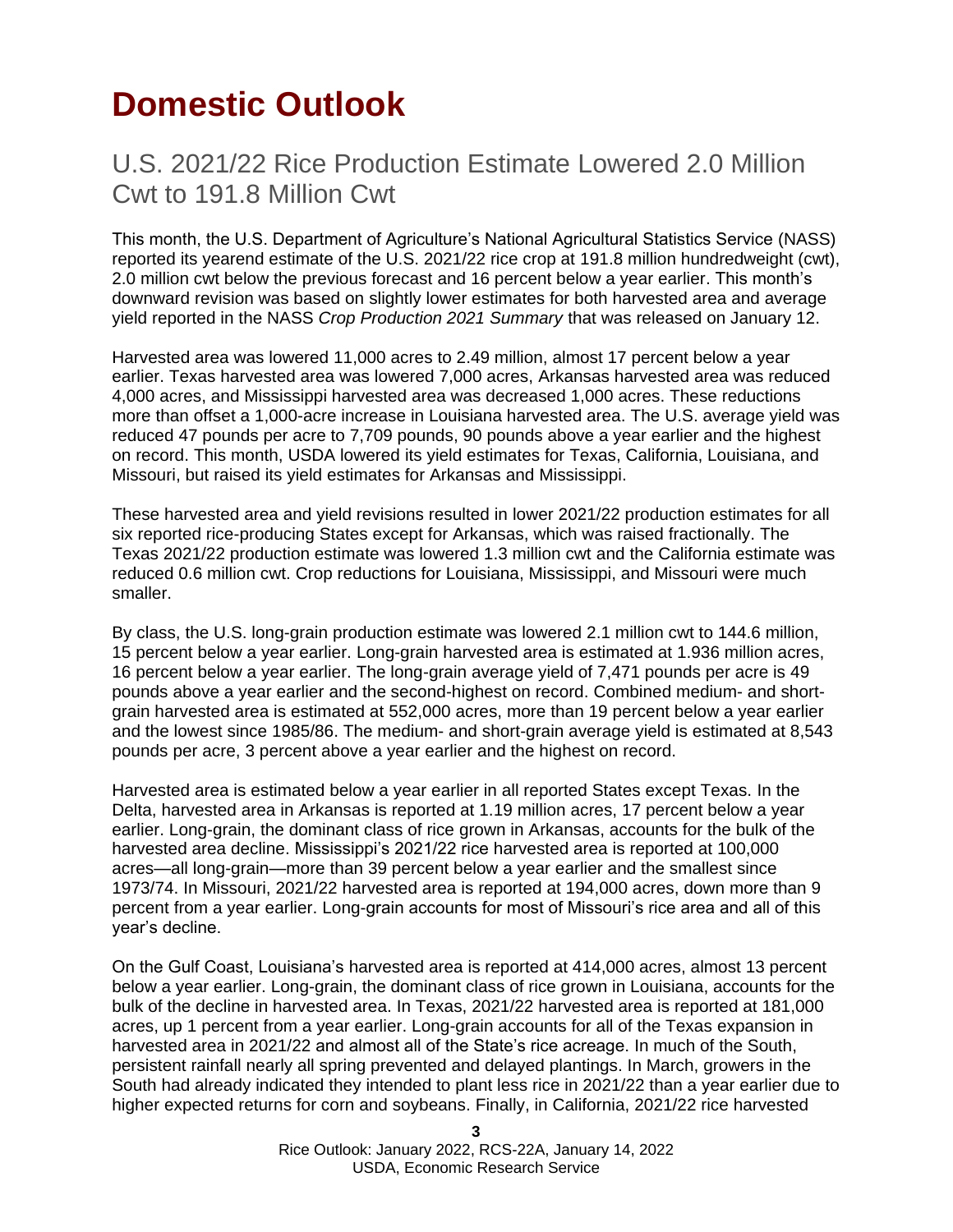area is reported at just 405,000 acres, 21 percent below a year earlier and the smallest since 1992/93. The sharp decline in California harvested area this year is the result of severe drought and abnormally low reservoir levels in northern California. Medium- and short-grain accounts for almost all of California's rice acreage.

Yields are projected to be above a year earlier in all reported States except Texas, with record yields reported for all States except Louisiana and Texas. The Arkansas yield is forecast at a record 7,630 pounds per acre, up almost 2 percent from a year earlier. At 8,040 pounds per acre, Missouri's 2021/22 yield is up almost 11 percent from a year earlier and is the highest on record for the State. Mississippi's record yield of 7,540 pounds per acre is up almost 2 percent from a year earlier. Louisiana's yield of 6,870 pounds per acre is up almost 1 percent from a year ago. Despite a severe drought and record-low reservoir levels, the California, the 2021/22 rice yield is forecast at a record 9,050 pounds per acre, up 4 percent from a year earlier.

In contrast, the Texas 2021/22 average yield of 6,860 pounds per acre is down almost 16 percent from a year earlier and the smallest since 2007/08. Persistent rainfall, both in amount and timing, was the main factor behind the abnormally low Texas yields this year for both the main crop harvest (typically harvested July-August) and the smaller second—or ratoon-crop harvest (typically harvested October-November). Late-season rainfall hindered and delayed the main crop harvest, with many fields muddied and rutted. The delay—with ratoon crop harvest going into December—and rutted fields reduced the ratoon yield.

Production is estimated below a year earlier in all reported States except Missouri. The Arkansas 2021/22 rice crop is estimated at 91.1 million cwt, down 16 percent from a year earlier, a result of smaller area. Mississippi's production is estimated at 7.54 million cwt, down more than 38 percent from a year earlier and the smallest since 1983/84, due entirely to reduced plantings. Missouri's rice crop is estimated at 15.6 million cwt, up 0.5 percent from a year earlier as a record yield more than offset an area decline. Louisiana's production is estimated at 28.4 million cwt, 12 percent below a year earlier, a result of smaller plantings. Texas rice production is estimated at 12.4 million cwt, a decline of 15 percent from 2020/21, a result of a much weaker yield; harvested area actually expanded this year in Texas. Finally, California's production is estimated at 36.7 million cwt, 18 percent below a year earlier, a result of a sharp drop in area caused by the severe drought in the State. This is the smallest California rice crop since 1998/99.

This month, NASS made slight revisions to its 2020/21 crop estimates. Harvested area was lowered 1,000 acres to 2.986 million. The 2020/21 production estimate was reduced 0.07 million cwt to 227.5 million. Louisiana long-grain accounted for all of the 2020/21 harvested area and production revisions. The U.S. 2021/21 all-rice average yield remains estimated at 7,619 pounds per acre.

### U.S. 2021/22 Rice Import Forecast Lowered 2.5 Million Cwt to 31.0 Million

The U.S. 2021/22 all-rice import forecast was lowered 2.5 million cwt to 31.0 million, 9 percent below a year earlier and the smallest since 2018/19, the last full market year prior to the onset of the COVID-19 pandemic. Import forecasts were lowered this month for both classes of rice, with long-grain accounting for the bulk of the downward revision.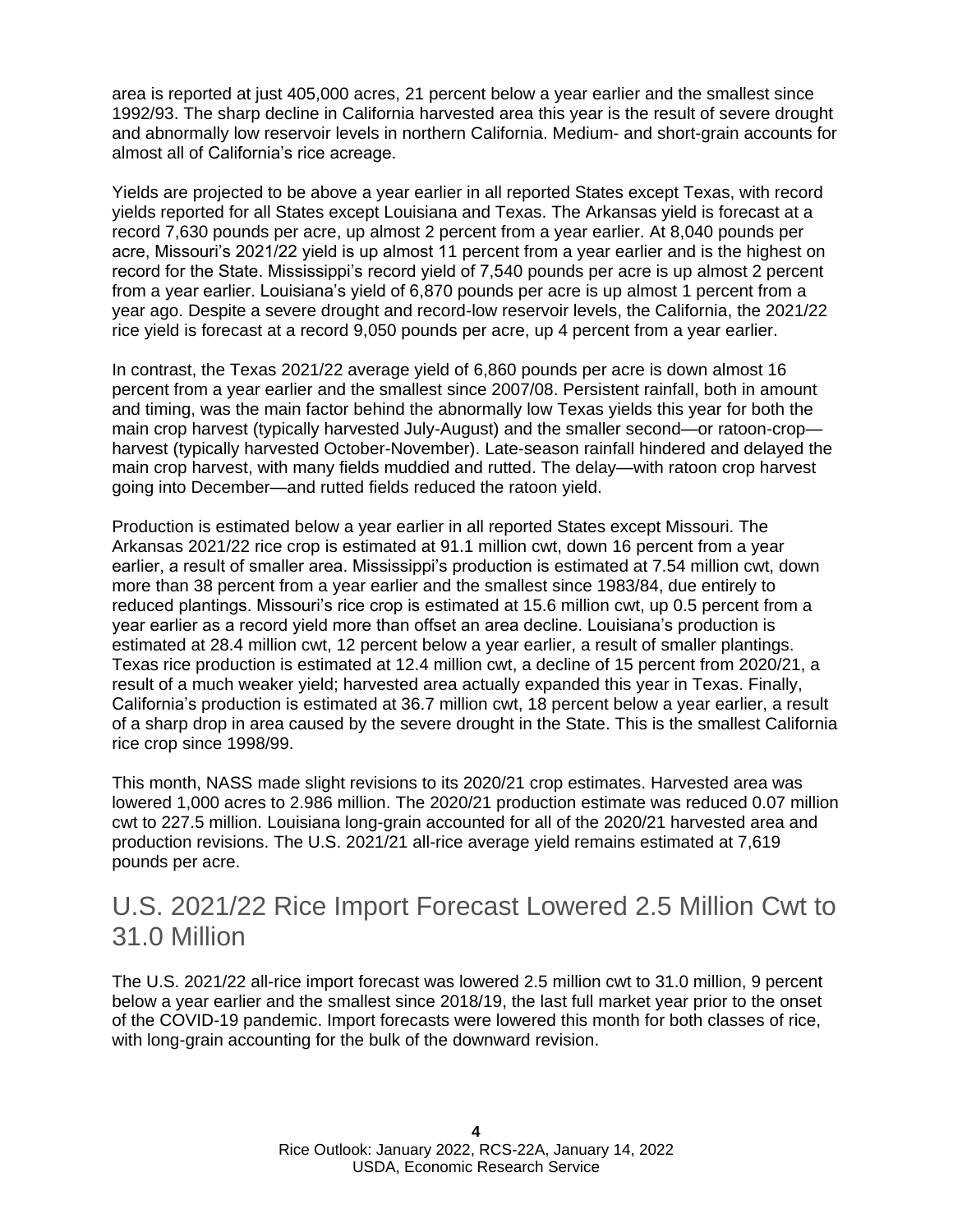#### Figure 2 **U.S. rice imports in 2021/22 projected to decline for the second consecutive year**



Cwt = Hundredweight. 2021/22f = forecasts. 1/ Does not include seed use. Sources: USDA, Economic Research Service, *Rice Yearbook* dataset 1985/86- 2018/19; USDA, World Agricultural Outlook Board, *World Agricultural Supply* 

At 24.0 million cwt, the U.S. 2021/22 long-grain import forecast is down 2.0 million cwt from the previous forecast, 12 percent below a year earlier and the lowest since 2018/19. The reduced forecast was based on a slower-than-expected pace of imports through November and expectations regarding imports the remaining 8 months of the market year. Through November, the United States imported 240,909 tons (actual shipment weight) of long-grain rice, down 21 percent from a year earlier. In November, the United States imported 63,169 tons of long-grain rice, down fractionally from a year earlier but little changed from September and October.

From August-November 2021, Thailand shipped 155,238 tons of long-grain rice to the United States, 1 percent above a year earlier but 3 percent below the pre-pandemic August-November 2019 level. Thailand remains the largest supplier of long-grain rice to the United States. Almost all of this rice was Thailand's premium jasmine rice, an aromatic. In contrast, number two longgrain supplier India shipped just 53,051 tons to the United States from August-November 2021, down more than 39 percent from a year earlier. Almost all U.S. imports from India are its premium basmati rice, also an aromatic. Like most exporting countries, India's agricultural export sector is facing reduced availability of containers and ships that has resulted in a dramatic rise in shipping rates, as well as leading to port congestion and increased processing time for shipping. This effect is largely global, impacting most aspects of trade. Number three U.S. long-grain supplier Pakistan shipped 9,183 tons of rice to the United States from August-November 2021, down 17 percent from a year earlier. Almost all of Pakistan's exports to the United States are its premium basmati rice. Although the United States produces and markets several aromatic rice varieties, these are not the same varieties grown in Asia, with somewhat different consumer qualities.

Combined medium- and short-grain U.S. imports are projected at 7.0 million cwt, down 0.5 million cwt from the previous forecast but still 4 percent above a year earlier and only slightly below the 2019/20 record of 7.586 million cwt. For August-November 2021, the United States imported 55,998 tons of medium- and short-grain rice, down 19 percent from a year earlier. Thailand, India, and China are the top suppliers of medium- and short-grain rice to the United

> Rice Outlook: January 2022, RCS-22A, January 14, 2022 USDA, Economic Research Service

**5**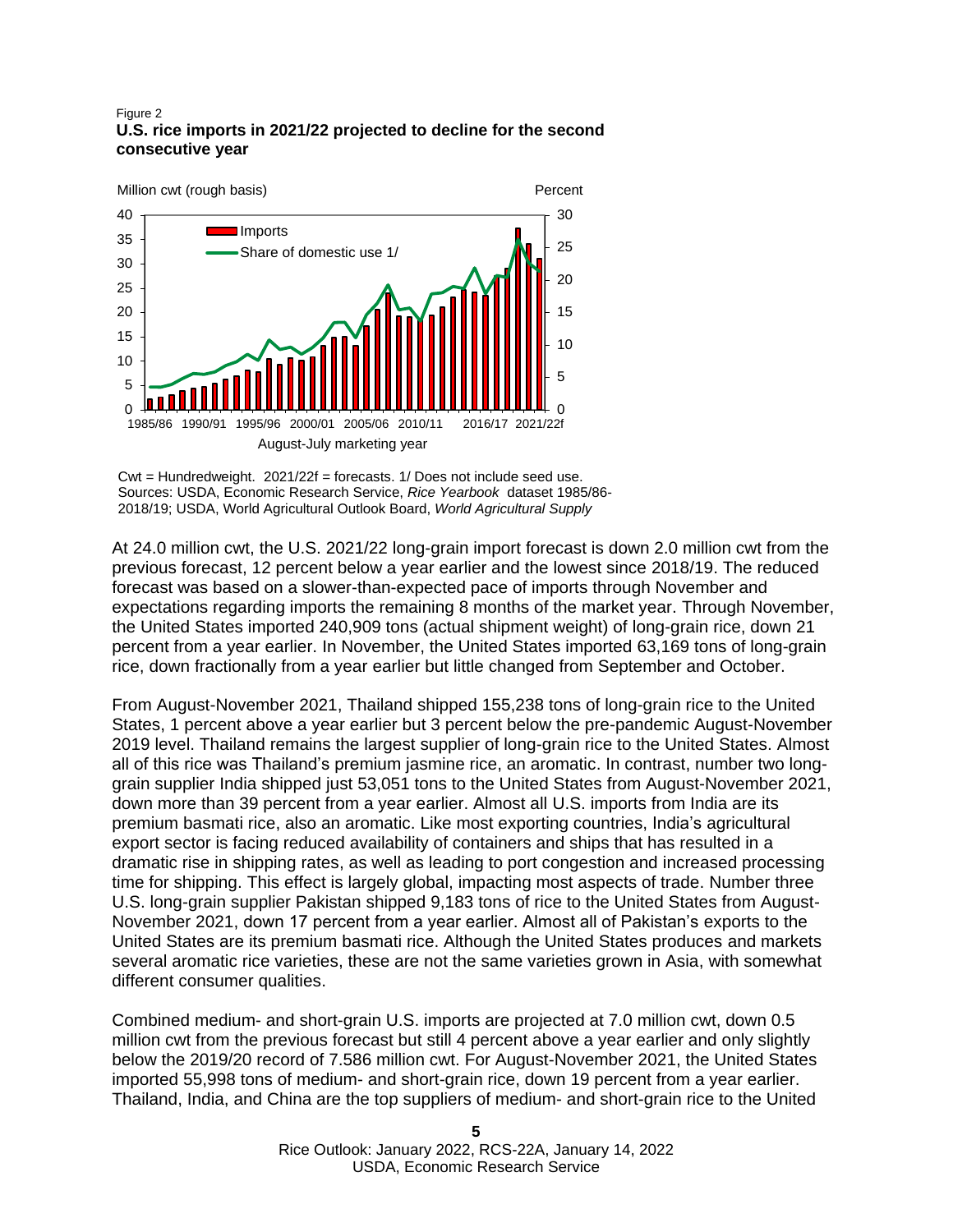States, accounting for well over 90 percent of these U.S. imports. This month's import reduction is based on a slower-than-expected pace of imports from Thailand and India through November, and expectations regarding purchases from these two major suppliers the remainder of the market year.

For the first 4 months of the 2021/22 marketing year, the United States imported 19,898 tons of medium- and short-grain rice from Thailand, virtually unchanged from a year earlier. Most of the medium- and short-grain rice imported from Thailand by the United States is a specialty rice classified by the U.S. Census Bureau as medium- and short-grain rice. India shipped 8,670 tons of medium- and short-grain rice to the United States for August-November 2021, down 59 percent from a year earlier, with much of the decline due to high freight costs, container shortages, and other supply chain disruptions.

China shipped 21,285 tons of medium- and short-grain rice to the United States for August-November 2021, virtually unchanged from a year earlier. Virtually all of China's shipments go to Puerto Rico, a U.S. territory. In recent years, Puerto Rico has imported three or four shipments of 21,000 tons annually from China, a result of extremely low prices for purchases of older Government-held stocks of rice. In September 2021, Puerto Rico imported 21,000 tons of rice from China, but imported no rice from China in October or November. China is expected to make two or three more 21,000-ton sales of medium- and short-grain rice to Puerto Rico in the 2021/22 market year. Italy is the next- largest supplier of medium- and short-grain rice to the United States, typically supplying 3,500-4,000 tons of arborio rice each year. Italy has been a consistent long-term supplier of medium- and short-grain rice to the United States.

The 2021/22 U.S. all-rice carryin remains estimated at 43.7 million cwt, more than 52 percent above the year-earlier abnormally low level. The 2021/22 long-grain carryin remains estimated at 29.7 million cwt, 76 percent larger than in 2020/21. In contrast, the 2021/22 medium- and short-grain carryin remains estimated at 11.5 million cwt, 7 percent larger than a year earlier.

### U.S. 2021/22 Milled-Rice Export Forecast Lowered to 54.0 Million Cwt

U.S. rice exports in 2021/22 are projected at 88.0 million cwt, 1.0 million cwt below the previous forecast, 6 percent below a year earlier and the smallest since 2017/18. This month's downward revision was largely based on monthly U.S. Bureau of the Census trade data through November, shipment and outstanding sales data through December 30 reported in the weekly *U.S. Export Sales* report, and expectations regarding shipments and sales the remainder of the 2021/22 market year.

Long-grain exports in 2021/22 are projected at 64.0 million cwt, unchanged from the previous forecast but nearly 2 percent smaller than a year earlier. The year-to-year decline is primarily based on smaller supplies and higher U.S. prices. Through November, the United States exported 903,650 tons of long-grain rice in 2021/22, up 29 percent from the year-earlier abnormally low level, but still 4 percent below the first 4 months of the 2019/20 market year. In November, the United States exported 318,676 tons of long-grain rice, up 107 percent from October and the largest since December 2020.

Through November 2021, U.S. long-grain exports were well ahead of a year earlier to Mexico and sharply ahead to Central America. In fact, U.S. long-grain shipments to Central America through November 2021 of about 265,000 tons were the second-highest on record, with the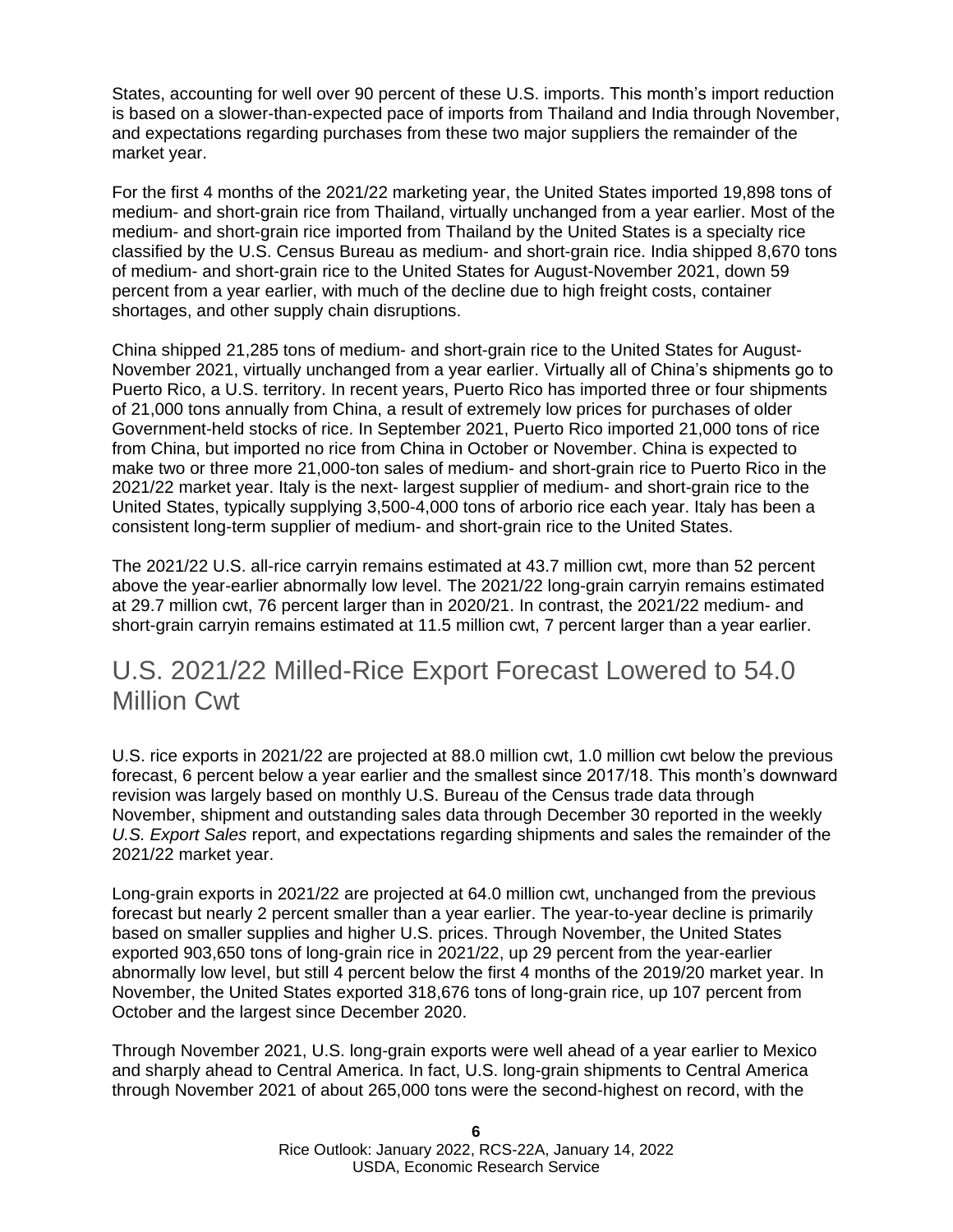U.S. shipping about 153,000 tons to Central America in November. These two top markets take mostly long-grain rough-rice.

By spring, the United States is expected to face stronger competition from South American longgrain suppliers in these key Latin American markets. Most South American exporters are expected to harvest larger crops this spring compared with their 2020/21 crops, which in several countries were adversely impacted by drought. For more than a decade, South American exporters have been increasing sales and market shares in Mexico, Central America, and northern South America.

Shipments to Haiti, the top market for U.S. long-grain milled rice exports, were reported at 125,843 tons through November 2021, 8 percent below a year earlier and lowest for this date since 2013. As of December 30, *U.S. Export Sales* reported just 22,450 tons of remaining outstanding sales to Haiti for the 2021/22 marketing year, which is 64 percent lower than outstanding sales at this point in the marketing year in 2020/21. Political instability, increased gang violence, and a magnitude 7.2 earthquake in mid-August have all hindered trade with Haiti. In late July 2021, the United States sold 120,000 tons of long-grain milled-rice to Iraq, with all of this rice shipped September-November 2021. There have been no additional sales of U.S. rice to Iraq in 2021/22.

Combined medium- and short-grain exports in 2021/22 are projected at 24.0 million cwt, down 1.0 million cwt from the previous forecast and 17 percent below 2020/21. This month's downward revision was based on U.S. Bureau of the Census shipment data through November, shipments and sales reported in the weekly *U.S. Export Sales* report through December 30, and expectations regarding shipments and sales the remainder of the market year. According to *U.S. Export Sales*, through December 30, shipments of medium- and short-grain rice were almost 24 percent behind a year-earlier pace, and outstanding sales were down 26 percent. Combined shipments and outstanding sales through December 30 were 9 percent behind a year earlier to Japan and more than 39 percent behind to South Korea. These are the two largest markets for U.S. medium- and short-grain rice.

The year-to-year decline in medium- and short-grain exports is based on expectation of few sales outside the core U.S. markets in Northeast Asia— Japan, South Korea, and Taiwan where the bulk of U.S. medium- and short-grain exports are shipped. U.S. medium- and shortgrain sales to the Middle East are expected to be lower than in 2020/21, with Jordan and Saudi Arabia the main buyers. The United States is not expected to sell any rice to North Africa. The tighter U.S. supplies of medium- and short-grain rice are expected to reduce exportable sales and boost U.S. trading prices. In addition, by late spring, Australia is expected to be in position to increase its exports due to a strong area expansion in 2021/22, partly a response to higher expected global trading prices for medium-grain rice. Australia is expected to increase its market share in Northeast Asia and Oceania. China is expected to again have abundant supplies of extremely low-priced Government-held stocks of medium- and short-grain rice available for export, with North Africa, the Middle East, and Oceania the major market destinations.

By type, U.S. rough-rice exports in 2021/22 remain projected at 34.0 million cwt, down almost 2 percent from a year earlier. Based on data from the weekly *U.S. Export Sales* through December 30, combined U.S. rough-rice shipments and outstanding sales were well ahead of a year earlier to El Salvador, Guatemala, and Honduras, but slightly behind to Mexico. Almost all U.S. rough-rice exports are currently shipped to Latin America. Long-grain accounts for the vast majority of U.S. rough-rice exports.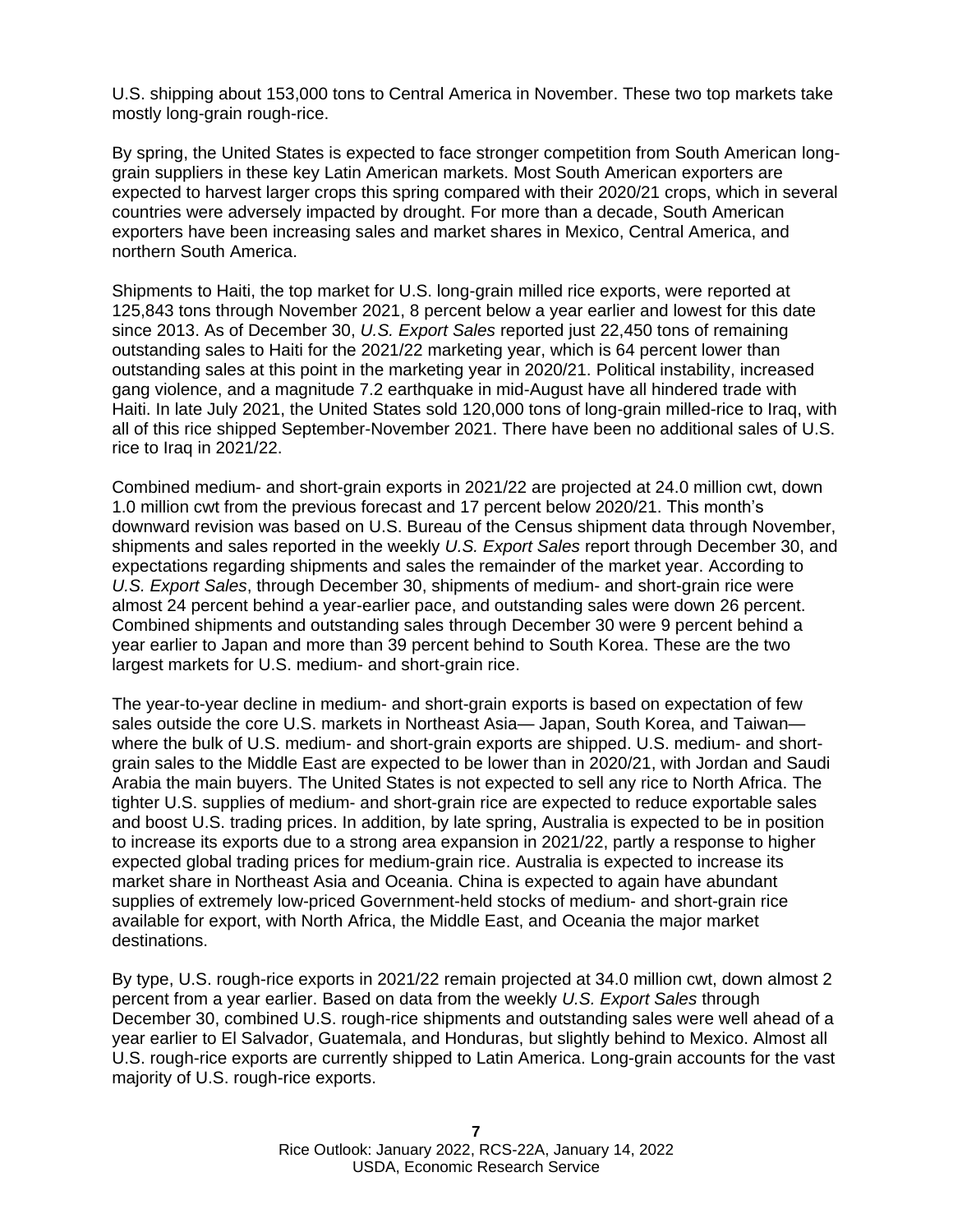Milled-rice exports (milled-and brown-rice exports on a rough-rice basis) are projected at 54.0 million cwt, down 1.0 million from the previous forecast, 9 percent below a year earlier and the lowest since 1973/74. The monthly downward revision was largely based on expectations of weaker U.S. sales to Haiti—the largest market for U.S. milled rice—and a reduced U.S. medium- and short-grain export forecast.

The United States is expected to make few sales of milled rice beyond Northeast Asia, Haiti, Canada, Iraq, Jordan, and Saudi Arabia. However, Mexico, although primarily a rough-rice market, regularly imports small quantities of U.S. milled rice. Exports of U.S. milled-rice are limited by cheaper rice from Asia, as well as by growing competition from several South American exporters.

Total domestic and residual use in 2021/22 is projected at 145.5 million cwt, down 2.0 million cwt from the previous forecast and almost 5 percent smaller than the year-earlier record. This month's downward revision in total domestic and residual use was based on the reduced import forecast. The year-to-year projected reduction is based on smaller U.S. supplies—primarily a much smaller crop—which implies smaller post-harvest losses in marketing and milling and smaller imports. Long-grain domestic and residual use is projected at 113.0 million cwt, 2.0 million below the previous forecast and 6 percent below the year-earlier record. Combined medium- and short-grain domestic and residual use remains projected at 32.5 million cwt, nearly unchanged from a year earlier.

Total use of all-rice in 2021/22 is projected at 233.5 million cwt, down 3.0 million cwt from the previous forecast and 5 percent smaller than a year earlier. Both exports and combined domestic and residual use are expected to be lower than a year earlier in 2021/22. Long-grain total use is projected at 177.0 million cwt, down 2.0 million cwt from the previous forecast due to the weaker domestic and residual forecast and almost 5 percent smaller than a year earlier. Combined medium- and short-grain total use is forecast at 56.5 million cwt, down 1.0 million from the previous forecast due to a smaller export forecast and 8 percent below 2020/21.

### U.S. Ending Stocks Projection for 2021/22 Lowered

The above supply and use revisions result in a 2021/22 ending stocks forecast of 33.0 million cwt, down 1.5 million cwt from the previous forecast and almost 25 percent less than a year earlier. The all-rice stocks-to-use ratio is projected at 14.2 percent, down from 17.7 percent a year earlier. Long-grain ending stocks are projected at 21.4 million cwt, down 2.1 million from the previous forecast and 28 percent below a year earlier. The long-grain stocks-to-use ratio is projected at 12.1 percent, down from 16.0 percent a year earlier. Combined medium- and shortgrain ending stocks are projected at 9.1 million cwt, up 0.6 million cwt from the previous forecast but more than 20 percent smaller than a year earlier. The 2021/22 medium- and short-grain stocks-to-use ratio is projected at 16.1 percent, down from 18.7 percent a year earlier.

Based on data reported in the NASS *Rice Stocks* released on January 12, U.S. rice stocks on December 1 are estimated at 134.85 million cwt (combined milled- and rough-rice stocks on a rough basis), down 5.5 percent from a year earlier. By class, long-grain stocks are estimated at 91.0 million cwt, down 5 percent from a year earlier. Combined medium- and short-grain stocks are estimated at 41.2 million cwt, 9 percent below a year earlier. Stocks of brokens—not reported by class—are estimated at 2.6 million cwt, up 68 percent from a year earlier.

As of December 1, rice stocks were smaller than a year earlier in all reported States except Missouri and Texas. For that date, rice stocks in Arkansas are estimated at 65.2 million cwt

> Rice Outlook: January 2022, RCS-22A, January 14, 2022 USDA, Economic Research Service

**8**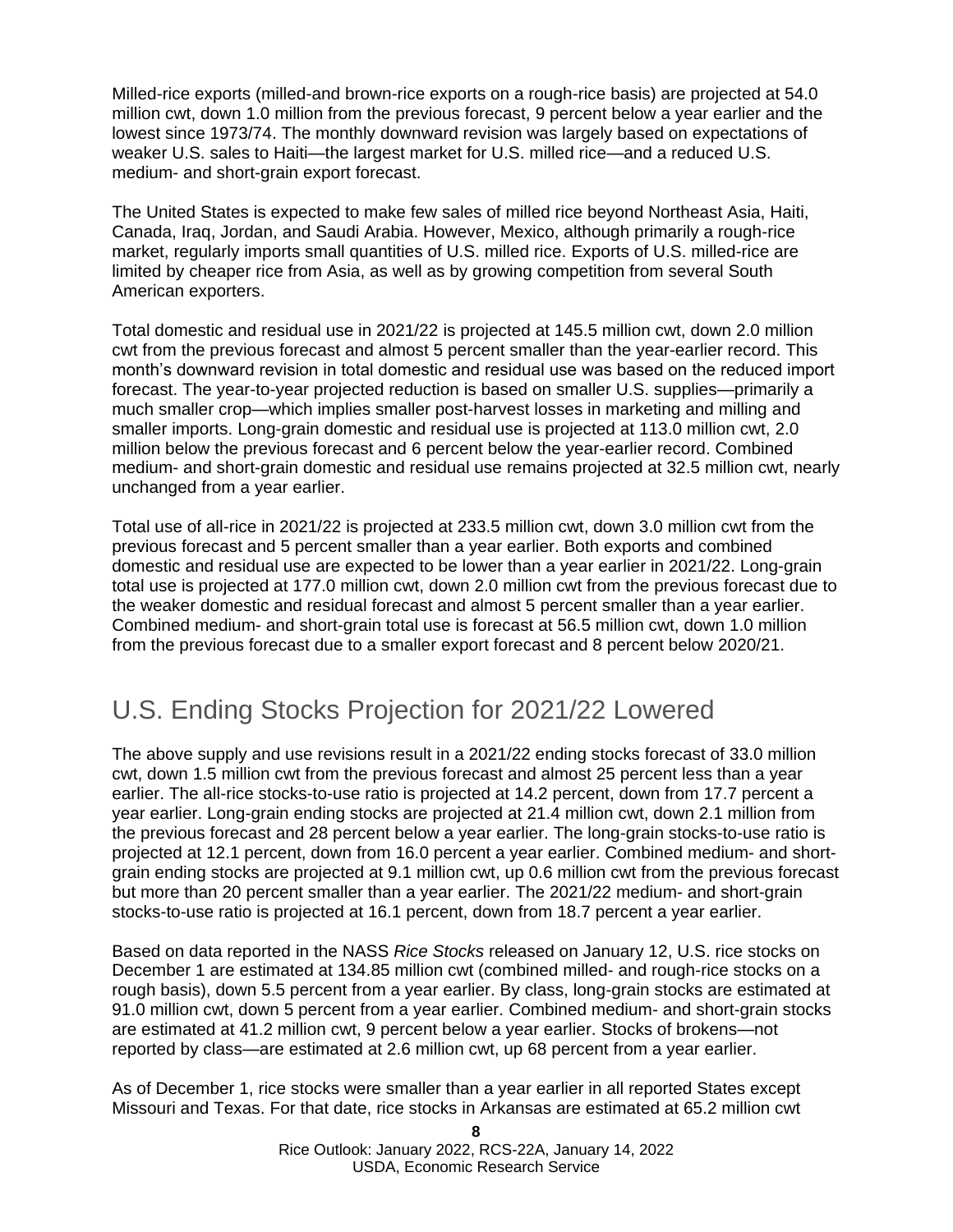(combined milled- and rough-rice stocks on a rough basis), down 4 percent from a year earlier. California's rice stocks are estimated at 34.7 million cwt, down 14 percent from a year earlier, and Louisiana's stocks at 14.0 million cwt, a decline of 2 percent from a year earlier. In Mississippi, rice stocks on December 1 are estimated at 3.3 million cwt, 30 percent below a year earlier. In contrast, rice stocks in Missouri of 8.1 million cwt are up 20 percent from a year ago, and in Texas they are estimated at 8.6 million cwt, an increase of 18 percent from a year earlier.

There were several upward revisions this month to the 2021/22 season-average farm price (SAFP) forecasts. The revisions were based on USDA's National Agricultural Statistics Service's monthly reported cash prices and marketings through November and expectations regarding prices and marketings the remainder of the market year. The 2021/22 long-grain SAFP was raised 10 cents to \$13.20 per cwt, up 60 cents from a year earlier. The southern medium- and short-grain SAFP forecast was raised 10 cents to \$13.80 per cwt, up \$0.70 from 2020/21 and the highest since 2014/15. The California medium- and short-grain 2021/22 SAFP is forecast at \$24.00, up \$1.00 from the previous forecast and up \$3.10 from 2020/21, the highest since the 2008/09 record of \$27.40 per cwt. The U.S. 2021/22 medium- and short-grain SAFP forecast was raised 70 cents to \$20.70 per cwt, \$1.90 higher than a year earlier. The 2021/22 U.S. all-rice SAFP is forecast at \$15.10 per cwt, up 30 cents from the previous forecast and \$1.10 above a year earlier.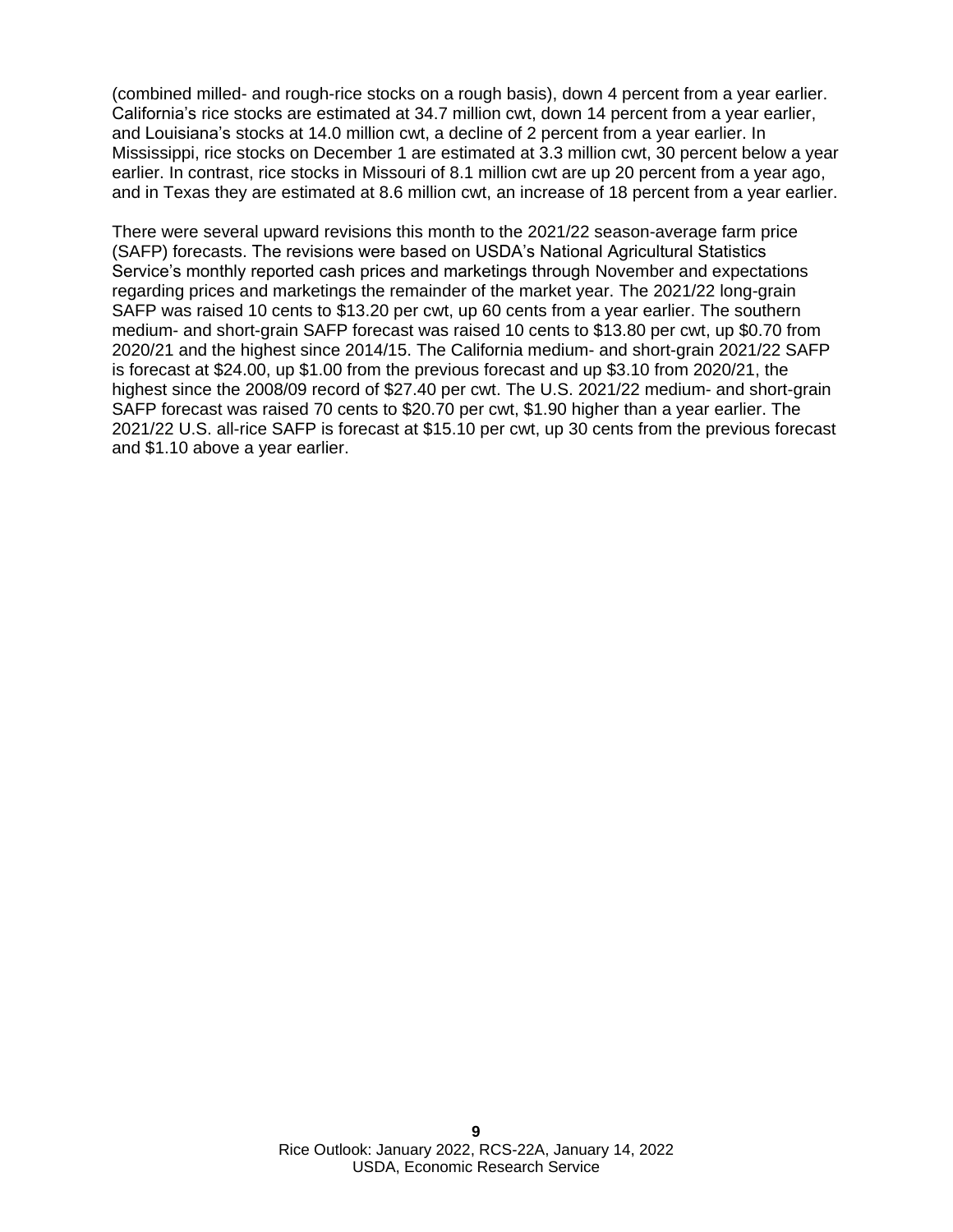# <span id="page-9-0"></span>**International Outlook**

Production Forecasts for 2021/22 lowered for Guyana, Mali, Paraguay, and Sri Lanka, Raised for Colombia and Vietnam

Global rice production in 2021/22 is forecast at a record 509.9 million tons (milled basis), down 0.9 million tons from the previous forecast but 2.6 million tons larger than a year earlier. The largest downward revisions were made for Mali and Sri Lanka, more than offsetting upward production revisions for Colombia and Vietnam.

On an annual basis, Australia, Bangladesh, Cambodia, China, Cote d'Ivoire, India, Indonesia, Laos, Nigeria, Paraguay, Senegal, South Korea, Tanzania, and Thailand account for the bulk of the projected global production increase in 2021/22, with Australia, Bangladesh, China, India, and Thailand showing the largest year-to-year increases. India's 2021/22 projected rice production of 125.0 million tons is up 2.7 million tons from a year earlier and would be the sixth consecutive record rice crop for India. China's 2021/22 projected production of almost 149.0 million tons is up 0.7 million tons from a year earlier and is also the highest on record. China and India are the two largest rice producing countries in the world and account for more than half of annual global rice production.

In contrast, crops are projected to be smaller than a year earlier in Colombia, Egypt, EU, Guyana, Iran, Iraq, Kazakhstan, Madagascar, Mali, the Philippines, Russia, Sri Lanka, Turkey, the United States, Uruguay, and Vietnam. The United States and Egypt are projected to show the largest production declines in 2021/22. Egypt's crop is projected to decline 1.1 million tons in 2021/22 to 2.9 million due to a 29-percent reduction in harvested area to 0.5 million hectares. The area decline is the result of stricter enforcement of Government-mandated area limits implemented to conserve water. U.S. production of 6.1 million tons is 16 percent below a year earlier, also result of a contraction in harvested area. The U.S. rice harvested-area decline was due to more favorable price expectations for corn and soybeans at planting time in the Delta, severe drought in California, and persistent rainfall nearly all spring in much of the South.

Global rice consumption and residual use in 2021/22 is projected to be a record 510.3 million tons, down 0.6 million tons from the previous forecast but nearly 7.8 million tons larger than a year earlier. The consumption and residual forecast was lowered this month for Canada, Libya, Peru, Tanzania, Mali, and the United States. Mali's consumption and residual use forecast was lowered 0.2 million tons to 2.25 million based on a much smaller 2021/22 rice crop. The remaining reductions in the consumption and residual use forecast were much smaller. In contrast, domestic and residual use forecasts were raised this month for Brazil, Cote d'Ivoire, Guinea, Mozambique, the Philippines, and Vietnam.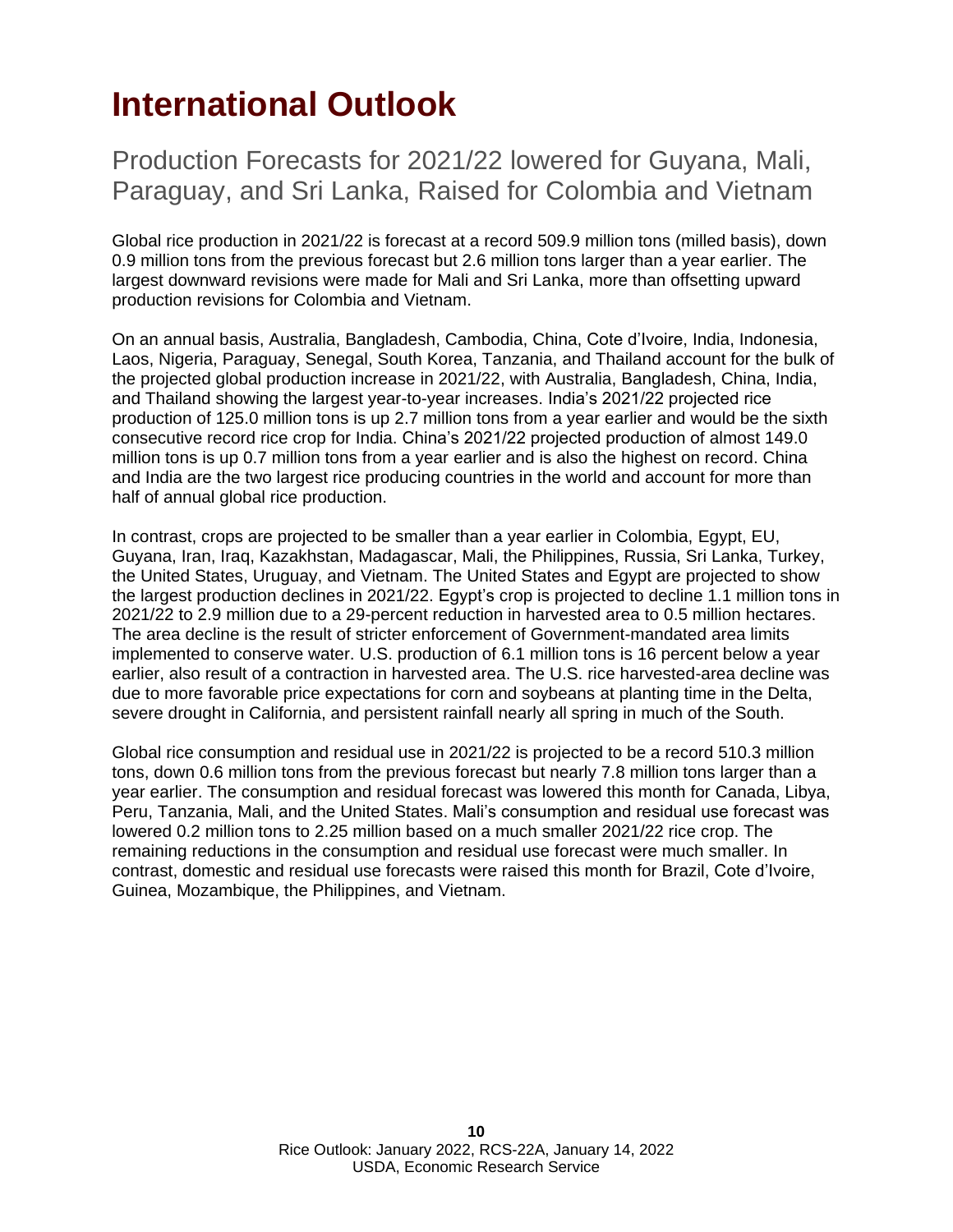| Table A - Global rice production, selected monthly revisions and year-to-year changes, January 2022 |                     |                                         |                                          |                             |                           |                                                                                                                                                                                                                                                                                                                                                                                                                                                                                                                                                                                                                                                                                                                                                                                                                                                                                                                                                  |  |  |
|-----------------------------------------------------------------------------------------------------|---------------------|-----------------------------------------|------------------------------------------|-----------------------------|---------------------------|--------------------------------------------------------------------------------------------------------------------------------------------------------------------------------------------------------------------------------------------------------------------------------------------------------------------------------------------------------------------------------------------------------------------------------------------------------------------------------------------------------------------------------------------------------------------------------------------------------------------------------------------------------------------------------------------------------------------------------------------------------------------------------------------------------------------------------------------------------------------------------------------------------------------------------------------------|--|--|
| Country or<br>region                                                                                | Current<br>forecast | Change from<br>last month's<br>forecast | Percent<br>change from a<br>year earlier | Month-to-month<br>direction | Year-to-year<br>direction | Explanation and comments on year-to-year change or month-to-month revision                                                                                                                                                                                                                                                                                                                                                                                                                                                                                                                                                                                                                                                                                                                                                                                                                                                                       |  |  |
| Rice production in 2021/22, 1,000 metric tons (milled basis)                                        |                     |                                         |                                          |                             |                           |                                                                                                                                                                                                                                                                                                                                                                                                                                                                                                                                                                                                                                                                                                                                                                                                                                                                                                                                                  |  |  |
| Colombia                                                                                            | 1,904               | 104                                     | $-4.8$                                   |                             |                           | Raised the production forecast based on a larger area estimate. At 560,000 hectares, harvested area<br>is up 30,000 hectares from the previous forecast but still 5 percent below a year earlier. The average<br>yield of 4.99 tons per hectare is virtually unchanged from the previous forecast but is 5 percent above a<br>year earlier. These revisions were largely based on information and data reported by the United<br>Nation's Food and Agricultural Organization.                                                                                                                                                                                                                                                                                                                                                                                                                                                                    |  |  |
| Guyana                                                                                              | 577                 | -66                                     | $-16.1$                                  |                             | رال                       | Lowered the production forecast based on a reduced yield. At 5.55 tons per hectare, the average yield<br>is down 10 percent from the previous forecast and 2 percent below a year earlier. The Guyana Rice<br>Association reported a strong first crop, although area was down slightly. However, the second crop<br>has had problems with heavy rains and flooding. Total harvested area remains estimated at 160,000<br>hectares, more than 14 percent below a year earlier.                                                                                                                                                                                                                                                                                                                                                                                                                                                                   |  |  |
| Indonesia                                                                                           | 35,400              | 50                                      | 0.0                                      |                             | ♣                         | Production forecast was raised slightly based on a higher harvested area estimate. At 11.83 million<br>hectares, rice harvested area is up 30,000 hectares from the previous forecast and fractionally above<br>a year earlier. The increased harvested area is due to La Nina weather conditions providing sufficient<br>rainfall to grow rice. Data and information for these revisions were provided by the U.S. Agricultural<br>Office in Jakarta.                                                                                                                                                                                                                                                                                                                                                                                                                                                                                           |  |  |
| Mali                                                                                                | 1,658               | $-487$                                  | $-15.4$                                  |                             |                           | Reduced the production forecast based on a smaller harvested area estimate and a much lower yield.<br>Harvested area was reduced 50,000 hectares to 880,000, down 3 percent from a year earlier and the<br>smallest since 2016/17. Harvested area declined in 2021/22 due to adverse weather, reduced access<br>to inputs, and a deterioration of the security situation in parts of important rice growing regions The<br>weak security situation limited farmers' access to fields and reduced the availability of inputs and labor.<br>In addition, many farm families have been displaced and have abandoned their crops. Erratic rainfall in<br>parts of central and northern regions also impacted planting operations, contributing to the contraction<br>of the sown area. The average yield of 2.90 tons per hectare is 18 percent below the previous forecast<br>and almost 13 percent below a year earlier and weakest since 2011/12. |  |  |
| Mexico                                                                                              | 210                 | $-14$                                   | 4.5                                      |                             |                           | Production forecast was lowered based on a slightly smaller harvested area estimate. The harvested<br>area estimate was lowered 1,000 hectares to 49,000, still up 2,000 hectares from a year earlier. Rice<br>growers in the state of Nayarit reduced planted area for the spring-summer crop due to lower-than-<br>normal water availability after maintenance on irrigation canal infrastructure. At 6.22 tons per hectare,<br>the 2021/22 average yield is down 4.5 percent from the previous forecast and fractionally below a year<br>earlier. Data and information for these revisions was provided by the U.S. Agricultural Office in Mexico<br>City.                                                                                                                                                                                                                                                                                    |  |  |
| Paraguay                                                                                            | 700                 | $-87$                                   | 13.6                                     |                             |                           | Production forecast was lowered based on both a reduced area estimate and a lower average yield. At<br>164,000 hectares, harvested area is 6 percent below the previous forecast but still 6 percent above a<br>year earlier. The average yield of 6.37 tons per hectare is 5 percent below the previous forecast but<br>still more than 7 percent above a year earlier. Since 2019, Paraguay has experience severe drought<br>that has sharply curtailed waterflows on both the Parana and Paraguay Rivers.                                                                                                                                                                                                                                                                                                                                                                                                                                     |  |  |
| Sri Lanka                                                                                           | 3,060               | $-408$                                  | $-9.7$                                   |                             |                           | Production forecast was reduced based on both a smaller harvested area estimate and a weaker yield.<br>Total harvested area was lowered 100,000 hectares to 1.0 million, 8 percent below a year earlier. The<br>average yield of 4.5 tons per hectare is 3 percent below the previous forecast and almost 2 percent<br>below a year earlier. These reductions are the result of the Government of Sri Lanka's decision in April<br>to ban the use of chemical fertilizers. However, there are inadequate supplies of organic fertilizers,<br>which has adversely impacted the maha crop that was planted August-October. The previously<br>harvested yaha crop was not impacted by the fertilizer ban. The ban was lifted in November, but<br>fertilizer supplies remain inadequate.                                                                                                                                                             |  |  |
| <b>United States</b>                                                                                | 6,090               | 64                                      | $-15.7$                                  |                             | J                         | Reduced the production estimate based on slightly lowered harvested area and yield estimates reported<br>by USDA's National Agricultural Statistics Service in its Crop Production 2021 Summary that was<br>released on January 12.                                                                                                                                                                                                                                                                                                                                                                                                                                                                                                                                                                                                                                                                                                              |  |  |
| Vietnam                                                                                             | 27,194              | 94                                      | $-0.7$                                   |                             | J                         | Production forecast was lowered based on a 50,000-hectare reduction in harvested area to 7.30 million<br>hectares, 5,000 hectares below a year earlier and the fourth consecutive year of decline. Harvested<br>area forecasts were lowered this month for both the summer-autumn crop and the winter crop. The<br>reductions are based on concerns over water availability. Vietnam's farmers continue to shift rice area<br>to other crops and non-agriculture uses, largely due to reduced water availability and increased salinity.<br>The average all-rice yield of 5.96 tons per hectare is up 1 percent from the previous forecast, but still<br>fractionally below a year earlier. Data and information for these revisions were provided by the U.S.<br>Agricultural Office in Hanoi.                                                                                                                                                  |  |  |

*Continued--*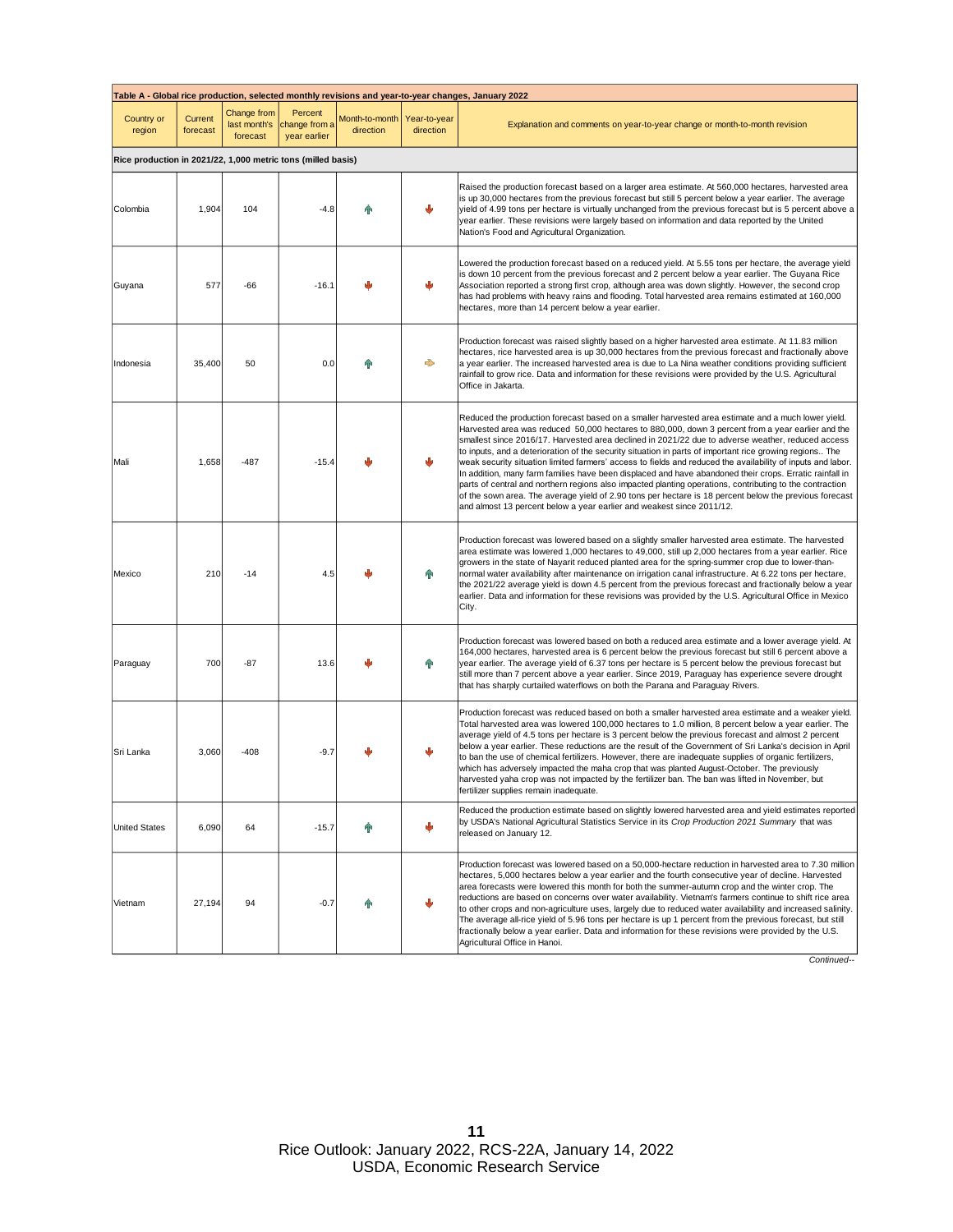| Table A - Global rice production, selected monthly revisions and year-to-year changes, January 2022--continued |                     |                                         |                                          |                                            |           |                                                                                                                                                                                                                                                                                                                                                                                                                                                                                                                                                                                                                                                                                                                                                                                                                                                                                                                                                                                                  |  |  |  |
|----------------------------------------------------------------------------------------------------------------|---------------------|-----------------------------------------|------------------------------------------|--------------------------------------------|-----------|--------------------------------------------------------------------------------------------------------------------------------------------------------------------------------------------------------------------------------------------------------------------------------------------------------------------------------------------------------------------------------------------------------------------------------------------------------------------------------------------------------------------------------------------------------------------------------------------------------------------------------------------------------------------------------------------------------------------------------------------------------------------------------------------------------------------------------------------------------------------------------------------------------------------------------------------------------------------------------------------------|--|--|--|
| Country or<br>region                                                                                           | Current<br>forecast | Change from<br>last month's<br>forecast | Percent<br>change from a<br>year earlier | Month-to-month   Year-to-year<br>direction | direction | Explanation and comments on year-to-year change or month-to-month revision                                                                                                                                                                                                                                                                                                                                                                                                                                                                                                                                                                                                                                                                                                                                                                                                                                                                                                                       |  |  |  |
| Rice production in 2020/21, 1,000 metric tons (milled basis)                                                   |                     |                                         |                                          |                                            |           |                                                                                                                                                                                                                                                                                                                                                                                                                                                                                                                                                                                                                                                                                                                                                                                                                                                                                                                                                                                                  |  |  |  |
| Mexico                                                                                                         | 201                 | $\mathcal{P}$                           | 14.9                                     |                                            | ЙN        | Crop forecast was raised slightly based on a higher yield reported by the Government of Mexico. The<br>average yield of 6.23 tons per hectare is 1 percent above the previous estimate, but nearly 5 percent<br>below the year earlier record. Harvested area remains estimated at 47,000 hectares, up almost 21<br>percent from a year earlier and the highest since 2009/10. Data and information for these revisions<br>was provided by the U.S. Agricultural Office in Mexico City.                                                                                                                                                                                                                                                                                                                                                                                                                                                                                                          |  |  |  |
| Vietnam                                                                                                        | 27.381              | 37                                      | 1.0                                      |                                            |           | Production estimate was raised slightly based on a higher yield estimate. Yield estimates were revised<br>up this month for the summer-autumn and winter crops, with yields higher than a year earlier for all 3<br>crops, including the spring crop. At 6.00 tons per hectare, Vietnam's average yield was up 2 percent<br>from a year earlier and the highest on record. Strong yields in 2020/21 were due to favorable weather<br>conditions, appropriate seedling schedule, good farming techniques, quality seeds, and applications of<br>disease and pest prevention. In contrast, the harvested area estimate was lowered 25,000 hectares to<br>7.305 million, down 75,000 hectares from a year earlier. The year-to-year harvested area decline was<br>due to both continued salinity problems caused by saltwater intrusion and moderate flooding from<br>typhoons in late October. Data and information for these revisions were provided by the U.S.<br>Agricultural Office in Hanoi. |  |  |  |

Source: Created by USDA, Economic Research Service with data from USDA, Foreign Agricultural Service, *Production, Supply, and Distribution* database*.*

On a year-to-year basis, Bangladesh, Brazil, Burma, Cambodia, China, Cote d'Ivoire, Guinea, India, Liberia, Nepal, Nigeria, Pakistan, the Philippines, Tanzania, and Thailand account for the bulk of the expected increase in global consumption and residual use in 2021/22. In contrast, consumption and residual use is projected to decline in 2021/22 in Egypt, Indonesia, Iran, Japan, South Korea, and the United States. The decline in the two Northeast Asian countries is due to continued long-term shifts in diet away from rice to a more a Western diet and to a declining population in Japan and only negligible population growth in South Korea. Egypt's decline is based on a much smaller crop and resulting tighter supplies, despite record imports. The projected decline in the United States is based on a much smaller crop, which indicates a smaller residual use that includes post-harvest losses. Mali's reduction is based on smaller supplies.

In 2021/22, global ending rice stocks are forecast at 186.1 million tons, more than 0.7 million below the previous forecast and 0.4 million tons below the year-earlier record. Ending stocks forecasts were lowered this month for Burma, Cambodia, Guyana, India, South Korea, Mali, Paraguay, Peru, Sri Lanka, Thailand, and the United States. Burma's ending stocks were lowered 150,000 tons to 1.2 million, largely due to an upward revision for exports. India's stocks were lowered 250,000 tons to 38.25 million—still the highest on record—based on stronger exports. Sri Lanka's ending stocks were reduced almost 0.5 million tons to 0.74 million based on a much smaller crop. Thailand's ending stocks were lowered 0.2 million tons to 4.4 million based on stronger exports. These ending stock reductions were partially offset by upward revisions in ending stocks for Brazil, Colombia, Cote d'Ivoire, Indonesia, the Philippines, and Vietnam.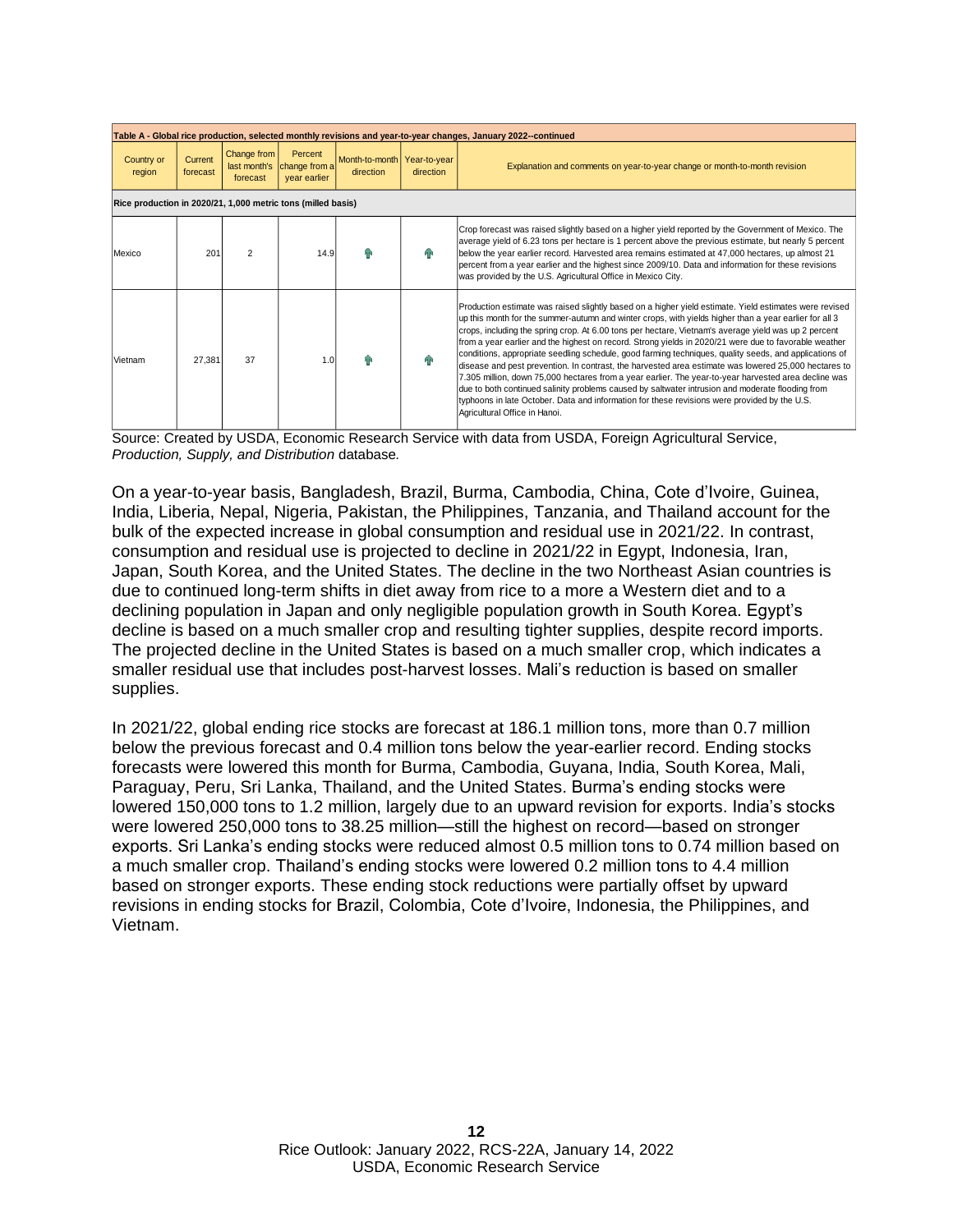| Table B - Selected rice importers at a glance (1,000 metric tons), January 2022 |                            |                                            |                                          |                                 |                           |                                                                                                                                                                                                                                                                                                                               |  |  |
|---------------------------------------------------------------------------------|----------------------------|--------------------------------------------|------------------------------------------|---------------------------------|---------------------------|-------------------------------------------------------------------------------------------------------------------------------------------------------------------------------------------------------------------------------------------------------------------------------------------------------------------------------|--|--|
| Country or<br>region                                                            | <b>Current</b><br>forecast | Change<br>from last<br>month's<br>forecast | Percent<br>change from a<br>year earlier | Month-to-<br>month<br>direction | Year-to-year<br>direction | Explanation of year-to-year change in forecast or month-to-month change in<br>forecast                                                                                                                                                                                                                                        |  |  |
| Rice importers, 2022                                                            |                            |                                            |                                          |                                 |                           |                                                                                                                                                                                                                                                                                                                               |  |  |
| Brazil                                                                          | 600                        | $-50$                                      | $-13.0$                                  | л                               | رال                       | Reduced the import forecast based on larger supplies that are the result of<br>reduced export forecasts for 2021 and 2022. These are the lowest imports<br>since 2018.                                                                                                                                                        |  |  |
| China                                                                           | 4,600                      | 100                                        | $-3.2$                                   |                                 |                           | Import forecast was raised based on expectations of increased imports from<br>Burma resulting from the opening of the border for trade in November and<br>expectations of continued imports of brokens from India.                                                                                                            |  |  |
| Cote d'Ivoire                                                                   | 1,450                      | 150                                        | 0.0                                      |                                 | 戈                         | Raised the import forecast based on expectations that the recent stronger-than-<br>expected pace of imports will continue in 2022. Purchases from top-suppliers<br>India and Vietnam have been consistent, while shipments from Thailand and<br>China rose in late 2021.                                                      |  |  |
| Libya                                                                           | 100                        | $-20$                                      | 17.6                                     |                                 | ⋒                         | Reduced the import forecast based on expectations that the recent slower-than-<br>expected pace of purchases will continue in 2022.                                                                                                                                                                                           |  |  |
| Mali                                                                            | 550                        | 250                                        | 83.3                                     |                                 | 4                         | Increased the import forecast based on expectations of much smaller rice<br>production in 2021/22.                                                                                                                                                                                                                            |  |  |
| Mozambique                                                                      | 700                        | 25                                         | 0.0                                      |                                 | 戈                         | Higher import forecast is based on the expectation that the recent faster-than-<br>expected pace of purchases will continue in 2022. Purchases from Thailand<br>increased in late 2021.                                                                                                                                       |  |  |
| Panama                                                                          | 100                        | $-20$                                      | 300.0                                    |                                 | 仆                         | Import forecast was lowered based on a lack of purchases from the United<br>States, Panama's largest supplier.                                                                                                                                                                                                                |  |  |
| Peru                                                                            | 250                        | $-70$                                      | 13.6                                     |                                 | 48                        | -owered the import forecast based on expectations that the recent slower-than-<br>expected pace of purchases will continue in 2022. In 2021, imports from the<br>main supplier Uruguay were slower than expected.                                                                                                             |  |  |
| Philippines                                                                     | 2,500                      | 100                                        | $-10.7$                                  |                                 |                           | Higher import forecast is based on the expectation that the recent faster-than-<br>expected pace of purchases will continue in 2022. Purchases from the main<br>supplier Vietnam were larger than expected from September through November.                                                                                   |  |  |
| Russia                                                                          | 220                        | 10                                         | 15.8                                     | 4                               | $\mathbf{P}$              | Import forecast was raised based on a larger 2021/22 production estimate.                                                                                                                                                                                                                                                     |  |  |
| Sri Lanka                                                                       | 150                        | 130                                        | 114.3                                    | 4                               | <b>AP</b>                 | Import forecast was raised based on a smaller 2021/22 production forecast<br>and the announcement in September by the Government of Sri Lanka<br>authorizing up to 100,000 tons of rice imports.                                                                                                                              |  |  |
| Tanzania                                                                        | 120                        | $-30$                                      | 20.0                                     |                                 | ЙN                        | Lowered the import forecast based on expectations that the recent slower-than-<br>expected pace of purchases will continue in 2022.                                                                                                                                                                                           |  |  |
| <b>United States</b>                                                            | 1,000                      | $-100$                                     | 0.0                                      |                                 | $\Rightarrow$             | Lowered the import forecast based on expectations that the recent slower-than-<br>expected pace of purchases will continue in 2022. U.S. rice imports dropped<br>substantially in June and have shown no upward trend since. The slower pace<br>of imports is largely due to supply-chain constraints and high freight rates. |  |  |
| Vietnam                                                                         | 600                        | 100                                        | $-66.7$                                  |                                 |                           | Raised the import forecast based on expectations that India will continue to<br>export rice to Vietnam in 2022. Cambodia had supplied almost all of Vietnam's<br>rice imports in recent years, supplying mostly rough rice. India began to ship<br>large amounts of rice to Vietnam in early 2021.                            |  |  |

*Continued--*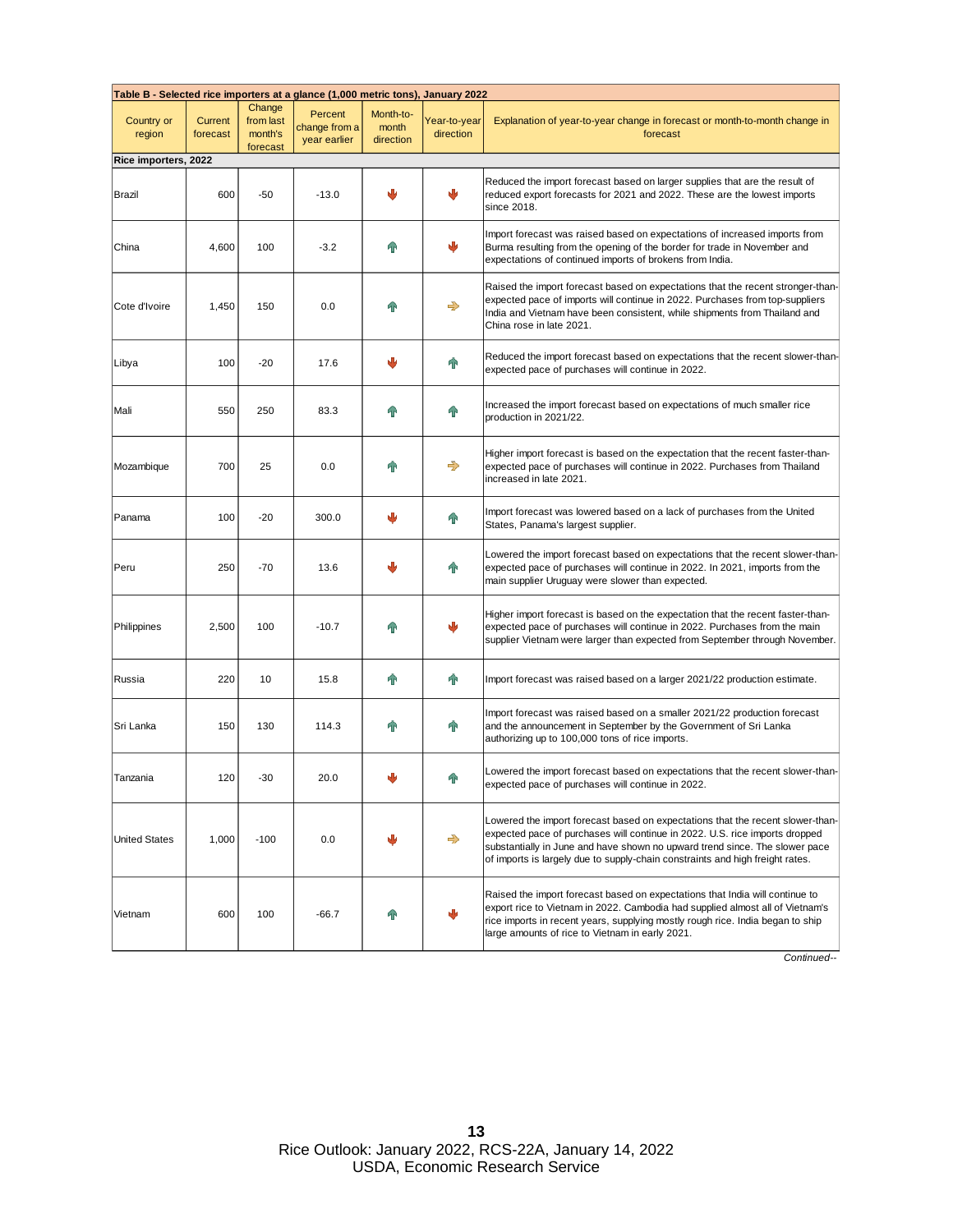| Table B - Selected rice importers at a glance (1,000 metric tons), January 2022-- Continued |                     |                                            |                                          |                                 |                           |                                                                                                                                                                                                                                                                                                                            |  |  |
|---------------------------------------------------------------------------------------------|---------------------|--------------------------------------------|------------------------------------------|---------------------------------|---------------------------|----------------------------------------------------------------------------------------------------------------------------------------------------------------------------------------------------------------------------------------------------------------------------------------------------------------------------|--|--|
| Country or<br>region                                                                        | Current<br>forecast | Change<br>from last<br>month's<br>forecast | Percent<br>change from a<br>year earlier | Month-to-<br>month<br>direction | Year-to-year<br>direction | Explanation of year-to-year change in forecast or month-to-month change in<br>forecast                                                                                                                                                                                                                                     |  |  |
| Rice importers, 2021                                                                        |                     |                                            |                                          |                                 |                           |                                                                                                                                                                                                                                                                                                                            |  |  |
| Angola                                                                                      | 450                 | 25                                         | $-10.0$                                  | h P                             | Ψ                         | Raised the import forecast based on larger-than-expected shipments from<br>Thailand in the fourth quarter.                                                                                                                                                                                                                 |  |  |
| Brazil                                                                                      | 690                 | $-10$                                      | $-21.2$                                  |                                 |                           | Lowered the import forecast slightly based on shipment date through November<br>and expectations regarding shipments in December.                                                                                                                                                                                          |  |  |
| Canada                                                                                      | 410                 | $-20$                                      | 14.0                                     | J                               | ଳ                         | Import forecast was lowered based on a slower-than-expected pace of<br>purchases.                                                                                                                                                                                                                                          |  |  |
| China                                                                                       | 4,750               | 250                                        | 48.4                                     | 48                              | ጡ                         | Raised the import forecast based on the opening of the border for trade with<br>Burma in November and strong imports of broken rice from India.                                                                                                                                                                            |  |  |
| Congo<br>(Kinshasa)                                                                         | 220                 | $-20$                                      | 10.0                                     |                                 | ጡ                         | Import forecast was lowered based on a slower-than-expected pace of<br>purchases.                                                                                                                                                                                                                                          |  |  |
| Cote d'Ivoire                                                                               | 1,450               | 200                                        | 31.8                                     |                                 | ଳ                         | Import forecast was raised based on consistent purchases from top-suppliers<br>India and Vietnam in November and December, and an increase in purchases<br>from China and Thailand for those two months as well.                                                                                                           |  |  |
| Guinea                                                                                      | 850                 | 100                                        | 26.90                                    | 48                              | ጭ                         | Import forecast was increased to a near-record high based on consistent<br>purchases from India and an uptick in purchases from China.                                                                                                                                                                                     |  |  |
| Jordan                                                                                      | 200                 | $-20$                                      | $-13.0$                                  |                                 | ٠b                        | Import forecast was lowered based on a slower-than-expected pace of<br>purchases.                                                                                                                                                                                                                                          |  |  |
| South Korea                                                                                 | 410                 | $-40$                                      | $-11.8$                                  |                                 |                           | Reduced the import forecast based on a slow pace of purchases and smaller-<br>than-expected purchases from the United States.                                                                                                                                                                                              |  |  |
| Kuwait                                                                                      | 200                 | $-25$                                      | $-18.0$                                  |                                 | Ψ                         | Import forecast was lowered based on a slower-than-expected pace of<br>purchases.                                                                                                                                                                                                                                          |  |  |
| Libya                                                                                       | 85                  | $-45$                                      | 21.4                                     |                                 | ጭ                         | Reduced the import forecast based on a recent slower-than-expected pace of<br>purchases.                                                                                                                                                                                                                                   |  |  |
| Mexico                                                                                      | 800                 | 50                                         | $-5.1$                                   | 48                              |                           | Import forecast was raised based on a stronger-than-expected pace of<br>purchases. The United States is the largest supplier of rice to Mexico, shipping<br>mostly unmilled long-grain rice.                                                                                                                               |  |  |
| Morocco                                                                                     | 45                  | $-10$                                      | $-25.0$                                  | Φ                               | Ψ                         | Import forecast lowered based on a slower-than-expected pace of purchases.                                                                                                                                                                                                                                                 |  |  |
| Mozambique                                                                                  | 700                 | 75                                         | 6.9                                      | 48                              | h۳                        | Raised the import forecast based on uptick in purchases from Thailand in late<br>2021.                                                                                                                                                                                                                                     |  |  |
| Panama                                                                                      | 25                  | $-25$                                      | $-76.2$                                  |                                 |                           | Reduced the import forecast based on a lack of purchases from the United<br>States, typically the largest supplier of rice to Panama.                                                                                                                                                                                      |  |  |
| Peru                                                                                        | 220                 | $-20$                                      | $-29.0$                                  |                                 |                           | Lowered the import forecast based on slower-than-expected purchases from<br>Uruguay, Peru's main supplier of imported rice.                                                                                                                                                                                                |  |  |
| Philippines                                                                                 | 2,800               | 200                                        | 14.3                                     | 48                              | 4Ъ                        | Raised the import forecast based on the delivery-pace through November, with<br>purchases from top-supplier Vietnam especially strong in late 2021.                                                                                                                                                                        |  |  |
| Saudi Arabia                                                                                | 1,200               | -100                                       | -25.6                                    |                                 |                           | Import forecast was lowered based on a slower-than-expected pace of<br>purchases. India is the largest supplier of rice to Saudi Arabia, with Pakistan<br>and the United States supplying much smaller quantities.                                                                                                         |  |  |
| Sierra Leone                                                                                | 400                 | $-20$                                      | $-9.1$                                   | ⊕                               | ψ                         | Import forecast was lowered based on a slower-than-expected pace of<br>purchases.                                                                                                                                                                                                                                          |  |  |
| Sri Lanka                                                                                   | 70                  | 50                                         | 337.5                                    | 48                              | 介                         | Increased the import forecast based on the Government of Sri Lanka's<br>authorization in September of up to 100,000 tons of rice imports. Trade data<br>show 20,000 tons have already been purchased from Burma and a smaller<br>amount from India.                                                                        |  |  |
| Tanzania                                                                                    | 100                 | $-50$                                      | $-33.3$                                  | ⊕                               | ψ                         | Import forecast was lowered based on a slower-than-expected pace of<br>purchases.                                                                                                                                                                                                                                          |  |  |
| <b>United States</b>                                                                        | 1,000               | $-125$                                     | $-17.4$                                  | J                               | ψ                         | Lowered the import forecast based on delivery data through November and<br>expectations regarding imports in December. Since early spring, imports have<br>generally been below a year earlier, largely a result of the global container<br>shortage, historically high freight costs, and other supply chain constraints. |  |  |
| Venezuela                                                                                   | 540                 | $-10$                                      | 1.9                                      | ⊕                               | ଳ                         | Import forecast was lowered based on a slower-than-expected pace of<br>purchases.                                                                                                                                                                                                                                          |  |  |
| Vietnam                                                                                     | 1,800               | 150                                        | 350.0                                    | 41                              | 介                         | Import forecast was raised based on expectations of around 1 million tons<br>(milled basis) of rice imported from Cambodia in 2021 and 740,000 tons<br>reported imported from India through November.                                                                                                                      |  |  |
| Yemen                                                                                       | 550                 | 25                                         | $-1.8$                                   | 41                              | Ψ                         | Raised the import forecast based on increased purchases from Thailand in late<br>2021.                                                                                                                                                                                                                                     |  |  |

Source: Created by USDA, Economic Research Service with data from USDA, Foreign Agricultural Service, *Production, Supply, and Distribution* database*.*

**14**

Rice Outlook: January 2022, RCS-22A, January 14, 2022 USDA, Economic Research Service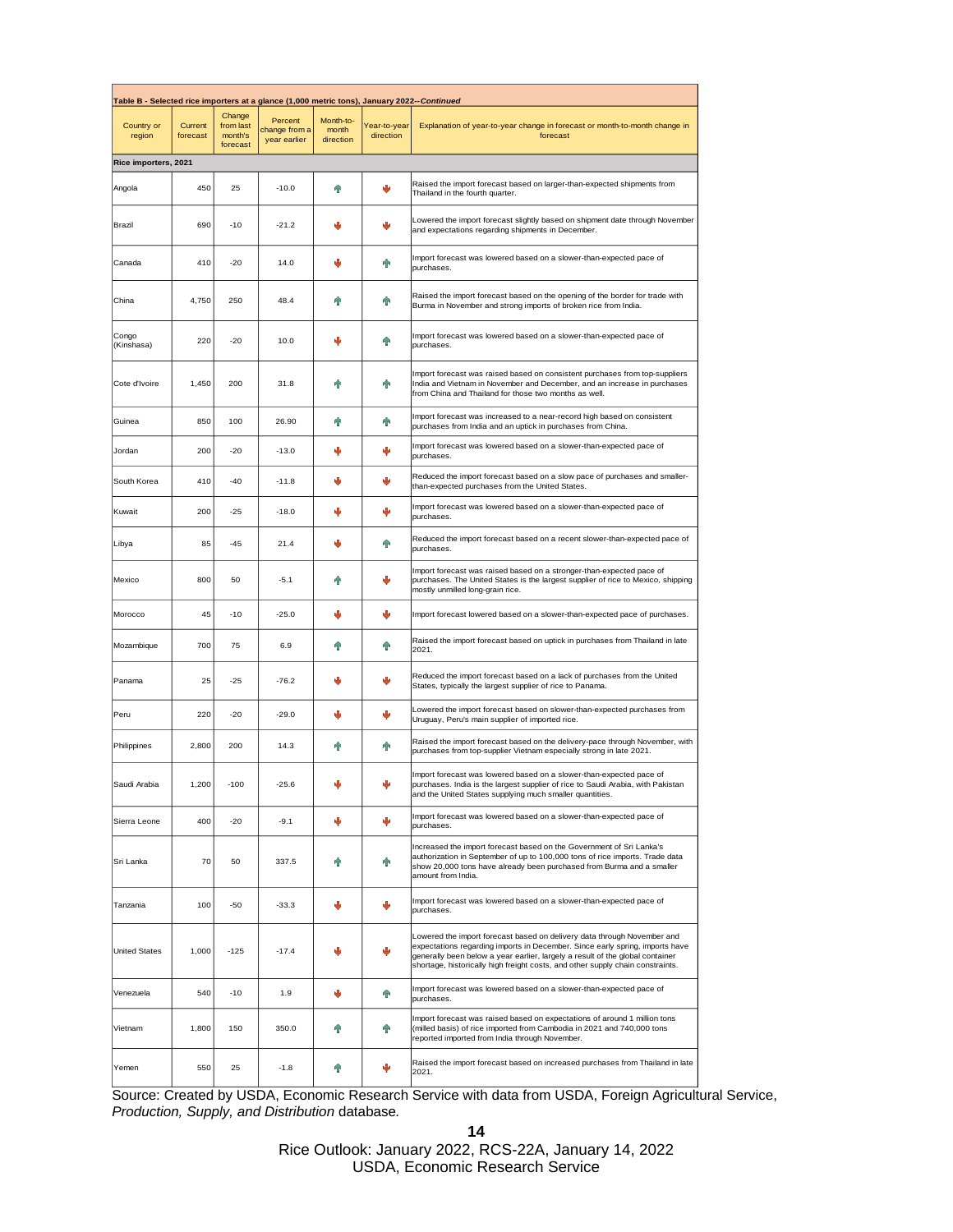| Table C - Selected rice exporters at a glance (1,000 metric tons), January 2022. |                     |                                            |                                          |                                 |                           |                                                                                                                                                                                                                                                                                                                        |  |  |  |
|----------------------------------------------------------------------------------|---------------------|--------------------------------------------|------------------------------------------|---------------------------------|---------------------------|------------------------------------------------------------------------------------------------------------------------------------------------------------------------------------------------------------------------------------------------------------------------------------------------------------------------|--|--|--|
| Country or<br>region                                                             | Current<br>forecast | Change<br>from last<br>month's<br>forecast | Percent<br>change from a<br>year earlier | Month-to-<br>month<br>direction | Year-to-year<br>direction | Explanation of year-to-year change in forecast or month-to-month change in<br>forecast                                                                                                                                                                                                                                 |  |  |  |
| Rice exporters, 2022                                                             |                     |                                            |                                          |                                 |                           |                                                                                                                                                                                                                                                                                                                        |  |  |  |
| Brazil                                                                           | 900                 | $-150$                                     | 26.8                                     | ψ                               | $\mathbf{r}$              | Reduced the export forecast based on a recent slower-than-expected pace of<br>sales.                                                                                                                                                                                                                                   |  |  |  |
| China                                                                            | 2,200               | 100                                        | $-6.4$                                   |                                 |                           | Raised the export forecast based on the expectation that the recent stronger-<br>than-expected pace of shipments will continue in 2022.                                                                                                                                                                                |  |  |  |
| Guyana                                                                           | 440                 | $-30$                                      | 0.0                                      |                                 | ♣                         | Lowered the export forecast based on a much smaller crop. The 2021/22 rice<br>crop is projected to be the smallest since 2016/17.                                                                                                                                                                                      |  |  |  |
| India                                                                            | 18,750              | 750                                        | $-8.5$                                   |                                 | رال                       | Raised the export forecast based on the expectation that continued competitive<br>prices in 2022 will enable India to export more rice to China, Vietnam, and Sub-<br>Saharan Africa in 2022, partially offsetting weaker shipments to Bangladesh.                                                                     |  |  |  |
| Paraguay                                                                         | 630                 | $-70$                                      | 1.6                                      |                                 | 暈                         | Lowered the export forecast based on a reduced crop forecast for 2021/22 and<br>the resulting tight stocks situation. These are the weakest exports for Paraguay<br>since 2017.                                                                                                                                        |  |  |  |
| Russia                                                                           | 140                 | $-10$                                      | 0.0                                      | J                               | ⇛                         | Export forecast was lowered based on a smaller 2021/22 rice crop estimate.                                                                                                                                                                                                                                             |  |  |  |
| Uruguay                                                                          | 820                 | $-30$                                      | 7.9                                      |                                 | $\mathbf{r}$              | Lowered the export forecast based on a recent slower-than-expected pace of<br>shipments to Brazil, Peru, and Mexico, Uruguay's key rice export markets                                                                                                                                                                 |  |  |  |
| Vietnam                                                                          | 6,500               | 100                                        | 4.0                                      |                                 | $\mathbf{r}$              | Raised the export forecast based on a larger crop projection for 2021/22 and<br>abundant supplies of rice for export.                                                                                                                                                                                                  |  |  |  |
| Rice exporters, 2021                                                             |                     |                                            |                                          |                                 |                           |                                                                                                                                                                                                                                                                                                                        |  |  |  |
| Brazil                                                                           | 710                 | -90                                        | 42.7                                     |                                 | $\mathbf{r}$              | Export forecast was lowered based on extremely weak shipments in November.<br>Exports in 2021 were the lowest since 2017.                                                                                                                                                                                              |  |  |  |
| Burma                                                                            | 1,950               | 150                                        | $-15.2$                                  | Ŧ                               | ψ                         | Export forecast was raised based on stronger-than-expected shipments in<br>October and November.                                                                                                                                                                                                                       |  |  |  |
| Cambodia                                                                         | 1,850               | 150                                        | 37.0                                     |                                 | 仆                         | Raised the export forecast to a record high based on record shipments of 1<br>million tons in 2021 to Vietnam, as well as more than 250,000 tons to China<br>and more than 100,000 tons to EU.                                                                                                                         |  |  |  |
| China                                                                            | 2,350               | 50                                         | 3.8                                      |                                 | $\mathbf{P}$              | Export forecast was raised based on a stronger-than-expected pace of<br>shipments.                                                                                                                                                                                                                                     |  |  |  |
| Guyana                                                                           | 440                 | -30                                        | $-15.2$                                  | Ψ                               |                           | Lowered the export forecast based on the shipment pace through November<br>and a reduced 2021/22 production forecast.                                                                                                                                                                                                  |  |  |  |
| India                                                                            | 20,500              | 300                                        | 40.6                                     |                                 |                           | Export forecast was raised to a record high based on the shipment pace<br>through October. Bangladesh, Nepal, Senegal, Benin, China, and Saudi Arabia<br>were the top markets.                                                                                                                                         |  |  |  |
| Senegal                                                                          | 70                  | 10                                         | 250.0                                    |                                 | h.                        | Export forecast was raised based on stronger-than-expected pace of<br>shipments. Nearly all exports are shipped to Mali.                                                                                                                                                                                               |  |  |  |
| Thailand                                                                         | 5,900               | 200                                        | 3.4                                      | Ŧ                               | $\mathbf{r}$              | Export forecast was raised based on a stronger-than-expected pace of<br>shipments through November, with shipments to Sub-Saharan Africa, Iraq,<br>China, and the Philippines especially strong.                                                                                                                       |  |  |  |
| <b>United States</b>                                                             | 2,925               | $-25$                                      | 2.3                                      |                                 | 暈                         | Lowered the export forecast based on a weaker-than-expected pace of<br>shipments through November and reported U.S. sales in December. Medium-<br>and short-grain exports, nearly all milled- or brown-rice, were particularly weak.<br>In contrast, U.S. long-grain rough-rice exports were quite strong in November. |  |  |  |
| Vietnam                                                                          | 6,250               | 50                                         | 1.3                                      | Ŧ                               | T                         | Export forecast was raised based on a stronger-than-expected pace of<br>shipments, with shipments to the Philippines and China especially strong in<br>2021.                                                                                                                                                           |  |  |  |

Source: Created by USDA, Economic Research Service with data from USDA, Foreign Agricultural Service, *Production, Supply, and Distribution* database*.*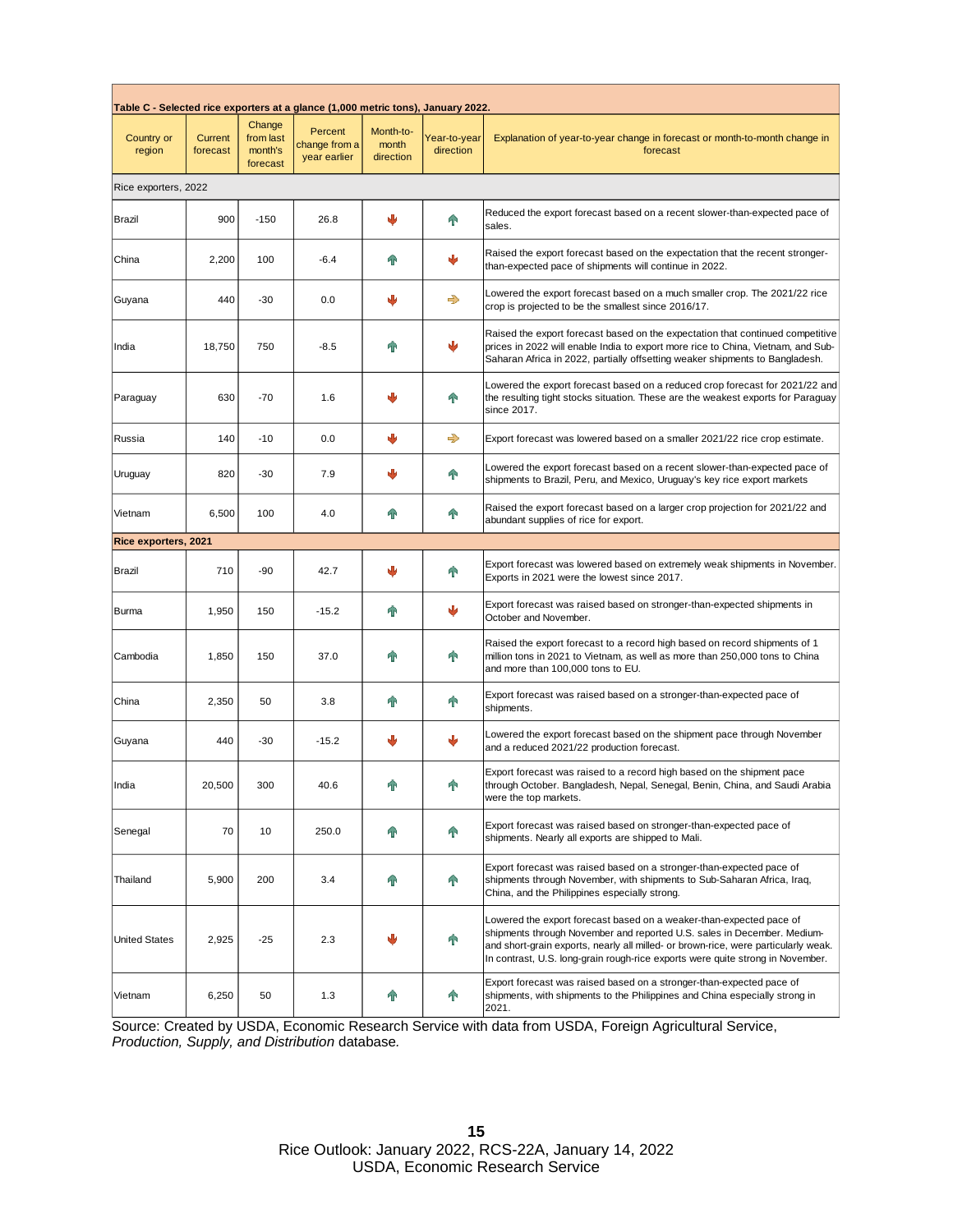China accounts for the bulk of the expected decline in global ending rice stocks in 2021/22. At 113.0 million tons, China's ending stocks are 3.5 million below the year-earlier record. U.S. ending stocks are projected to decline 0.34 million tons to about 1.0 million. In contrast, India's ending stocks are projected to increase 2.25 million tons to a record 38.25 million. In 2021/22, China is projected to account for 61 percent and India for almost 21 percent of global ending rice stocks. The 2021/22 global stocks-to-use ratio is projected at 36.5 percent, down from the record 37.1 percent in 2020/21.

### India's 2021 and 2022 Export Forecasts Raised Again

Global rice trade in calendar year 2022 is projected at 49.5 million tons (milled basis), up almost 0.7 million tons from the previous forecast but down 2 percent from the year-earlier record. Much of the expected year-to-year decline in global trade is the result of weaker imports of Indian rice by Bangladesh and Vietnam. India's 2022 exports are projected to drop 1.75 million tons from the 2021 record to 18.75 million, still the second-highest on record. Cambodia's exports are projected to drop 0.45 million tons from the 2021 record to 1.4 million tons, and China's exports are projected to decline 0.15 million tons to 2.2 million tons. U.S. exports are forecast to drop almost 0.08 million tons in 2022 to 2.85 million tons due to tighter supplies and resulting higher prices.

These declines in exports in 2022 are expected to be partially offset by increased exports from Australia, Brazil, Pakistan, Thailand, Uruguay, and Vietnam, with Thailand's exports projected to increase the most, up 0.6 million tons to 6.5 million. Australia's exports are projected to increase 210,000 tons to 270,000 tons based on an expected recovery from drought. Brazil's exports are projected to increase 190,000 tons to 0.9 million based on larger supplies. Pakistan's exports are projected to increase 100,000 tons to 4.0 million, also a result of larger supplies. Vietnam's 2022 exports are projected to increase 100,000 tons to 6.5 million tons, a result of large supplies.

On the global 2022 import side, Bangladesh's imports are projected to drop almost 2.1 million tons to 0.6 million due to a larger crop and rising supplies. Vietnam's imports are projected to decline 1.2 million tons to 0.60 million from last year's abnormally large 1.8 million tons. The bulk of Vietnam's imports had typically been border shipments from Cambodia, with Vietnam taking mostly rough rice. In 2021, however, Vietnam imported large quantities of broken-kernel rice from India for feed use, food processing, and beer and around 1.0 million tons of rice from Cambodia—a record high. These purchases are expected to be much smaller in 2022. Imports are also projected to decline in 2022 for Australia, Brazil, China, Guinea, the Philippines, Senegal, South Africa, and Venezuela. Although China's imports are projected to drop 0.15 million tons to 4.6 million in 2022, China is expected to remain the largest rice importer.

In contrast, imports are projected to increase in 2022 for Angola, Cuba, Egypt, Ethiopia, EU, Gambia, Haiti, Iran, Jordan, Kenya, North Korea, Kuwait, Liberia, Madagascar, Nepal, Nigeria, Oman, Panama, Peru, Qatar, Russia, Saudi Arabia, Somalia, Sri Lanka, Togo, Turkey, and the United Arab Emirates. Egypt is expected to show the largest import growth in 2022, with its imports projected to increase 480,000 tons to a record 0.8 million due to a much smaller crop.

Over the past month, quotes for Thailand's trading prices for most grades of milled rice were nearly unchanged from a month earlier as a slight strengthening of the Thai baht offset weak demand over the holiday period. Thailand's 100-percent Grade B long-grain milled rice for export was quoted at \$397 per ton for the week ending January 10, up \$2 from the week ending December 6. Prices for Thailand's 5-percent brokens parboiled rice—a specialty rice—were

> **16** Rice Outlook: January 2022, RCS-22A, January 14, 2022 USDA, Economic Research Service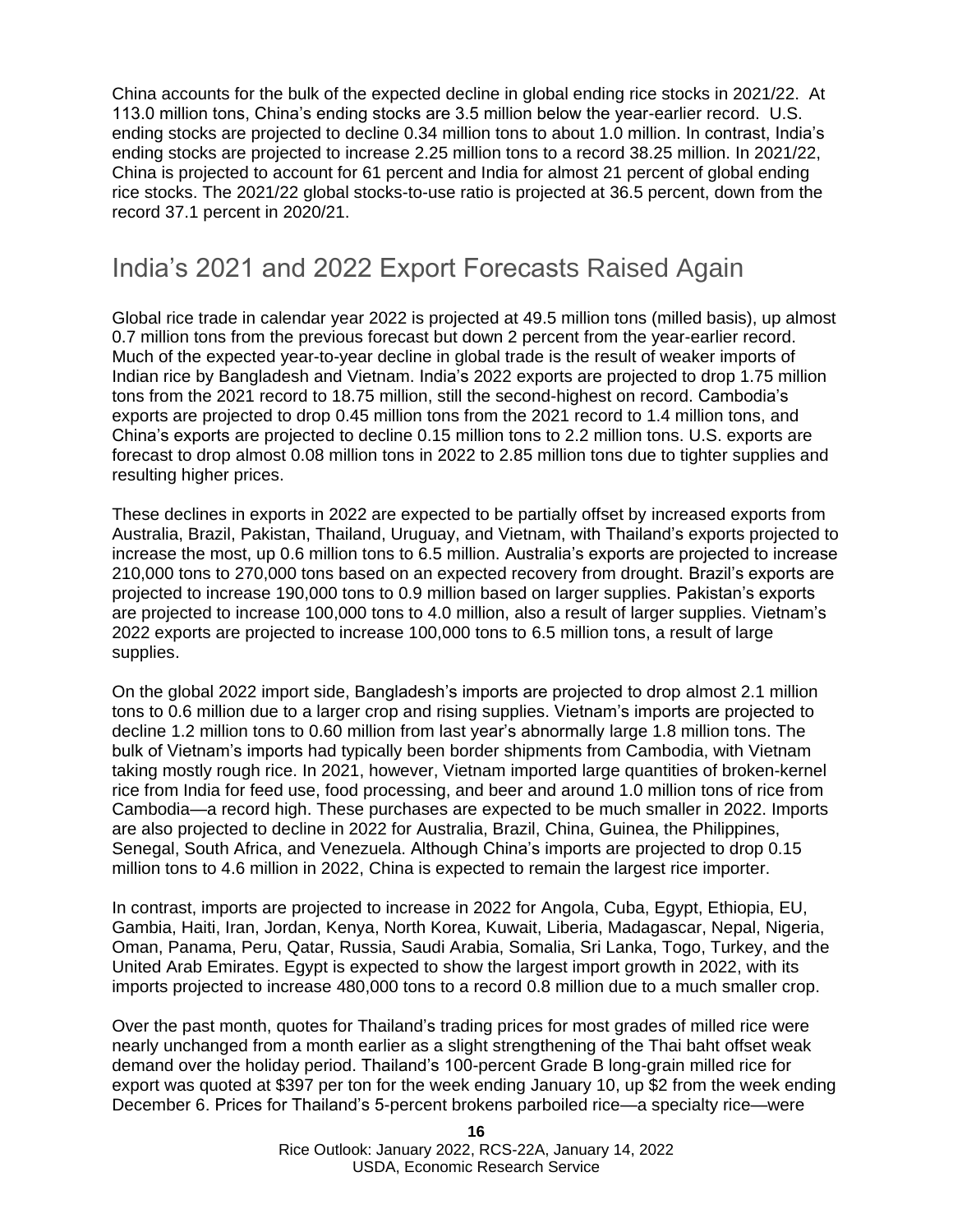quoted at \$383 per ton for the week ending January 10, unchanged from the week ending December 6. Prices for Thailand's jasmine rice—a premium aromatic—were quoted at \$649 per ton for the week ending January 10, up \$2 from the week ending December 6.

Price quotes for Vietnam's rice for the late-autumn crop have declined from a month earlier, mostly due to low demand going into the holiday season. For the week ending January 11, prices for Vietnam's 5-percent broken-kernel long-grain milled rice were quoted at \$400 per ton, down \$10 from the week ending December 7.

Pakistan's price quotes for 5-percent broken rice increased \$15 per ton from the week ending December 7 to \$365 for the week ending January 11. India's 5-percent broken nonparboiled white rice was quoted at \$345 per ton (bulk) for the week ending January 11, up \$5 from the week ending December 7. India remains the most competitively priced rice exporter in Asia.

Movements in South American exporter price quotes varied by source and grade. Uruguay's generic 5-percent broken-kernel long-grain milled rice was quoted at \$545 per ton for the week ending January 11, unchanged from the week ending December 7. The price quote is \$20 below the current U.S. price for long-grain milled rice for Latin American markets. In contrast, price quotes for higher priced nongeneric shipments from Uruguay declined \$50 per ton to \$610. Argentina's 5-percent brokens were quoted at \$540 per ton for the week ending January 11, unchanged from the week ending December 7. Prices for Brazil's generic 5-percent brokenkernel rice were quoted at \$440 per ton for the week ending January 11, down \$35 from the week ending December 6.

U.S. trading prices for long-grain milled rice increased over the past month. Prices for U.S. longgrain milled rice, Number 2 Grade, 4-percent broken kernels (free on board a vessel at a Gulf port, Iraqi specifications) remain quoted at \$605 per ton for the week ending January 11, up \$5 from the week ending December 7. U.S prices for Latin American milled-rice markets—Haiti, Colombia, and Mexico—were quoted at \$565 per ton for the week of January 11, up \$15 from the week ending December. In contrast to the milled-rice prices, U.S. rough-rice long-grain export price quotes remain quoted at \$345 per ton from the week ending January 11, unchanged from the week ending December 7.

Milled-rice prices in California increased over the past month. Prices for California Number 1 Grade, 4-percent broken kernels for the week ending January 11 were quoted at \$1,200 per ton (free on board at a domestic mill, Mediterranean specifications), up \$75 from the week ending December 7. These are the highest prices since June 2009. Prices for delivery to the Port of Oakland, California, medium-grain milled-rice (Korean specifications) were quoted at \$1,350 per ton for the week ending January 11, up \$110 from the week ending December 7. For listings of trading prices by exporter and grade of rice, see table 9 in the Excel file.